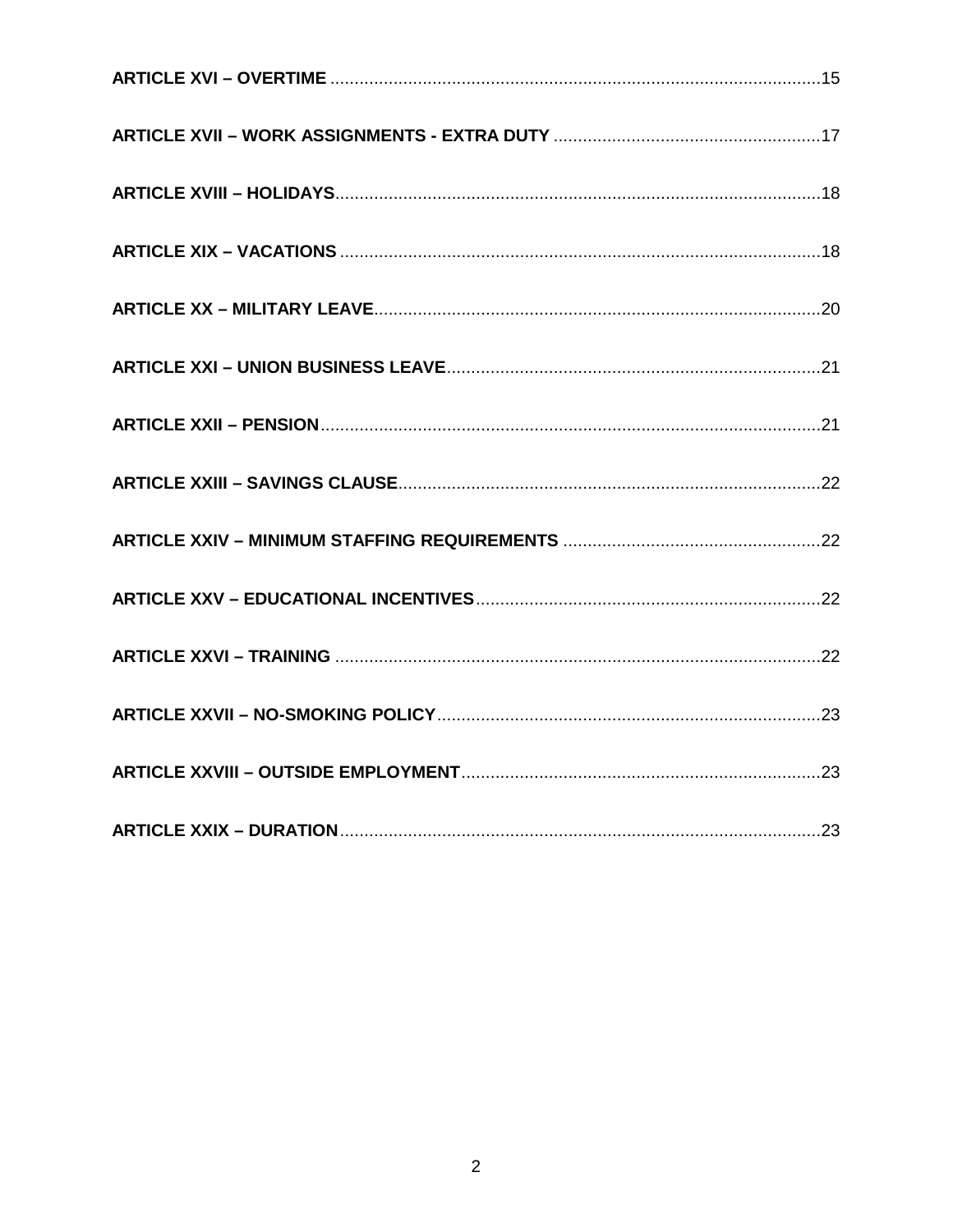#### <span id="page-3-0"></span>**PREAMBLE**

This Agreement entered into by the TOWN OF GRANBY, CONNECTICUT, hereinafter referred to as the TOWN and IBPO Local 581, hereinafter referred to as the UNION, has, as its purpose, the establishment of an equitable and peaceful procedure for the resolution of differences, and the establishment of rates of pay, hours of work, and other conditions of employment in accordance with the laws of the State of Connecticut and the United States of America.

When necessary to the meaning hereof, either the masculine or the neuter pronoun shall be deemed to include the masculine, the feminine and the neuter, and the singular pronoun shall be deemed to include the plural.

#### <span id="page-3-1"></span>**MANAGEMENT RIGHTS**

The Town, through its Town Manager solely, has and will continue to retain all rights and responsibilities to direct the affairs of the Town, except as specifically abridged or modified by any provision of this Agreement, the Town will continue to have, whether exercised or not, all the rights, powers and authority heretofore existing, including but not limited to, the following: to plan, direct, and control all police operations and set departmental policy, goals and objectives; to determine the standards of service to be offered by the Town; determine the standards of selection of employment; to promote and direct its employees; take disciplinary action; to determine standards of conduct of employees; relieve its employees from duty because of lack of work or for other legitimate reasons; determine the method, means, and personnel by which the Town's operations are to be conducted; determine the content of job and position classifications; exercise complete control and discretion over its organization and the technology of performing its work; and fulfilling of its legal responsibilities; to educate and train employees and determine criteria and procedures. The above rights, responsibility and prerogatives are inherent in the Town Manager by virtue of statutory and charter revisions and cannot be subject to any grievance or arbitration proceedings except as specifically provided for in this Agreement.

## <span id="page-3-2"></span>**NO STRIKE - NO LOCK OUT**

The Town agrees that there will be no lockout of any employee or employees during the term of this Agreement. The Union and the individual employees covered hereunder expressly agree that there will be no strike, slowdown or work stoppage during the term of this Agreement.

## <span id="page-3-3"></span>**ARTICLE I – RECOGNITION**

The Town recognizes the Union as the sole and exclusive bargaining agent for all full-time police officers and sergeants who are certified regular members of the Granby Police Department.

## <span id="page-3-4"></span>**ARTICLE II – UNION SECURITY**

#### **Section 1**

All members and all future employees who are eligible for union membership who do not voluntarily join the Union shall pay to the Union each month during the life of this Agreement, an Agency Service Fee. All unit employees, who are members of the Union in good standing on the day that this Agreement becomes effective, shall remain members for the duration of this Agreement.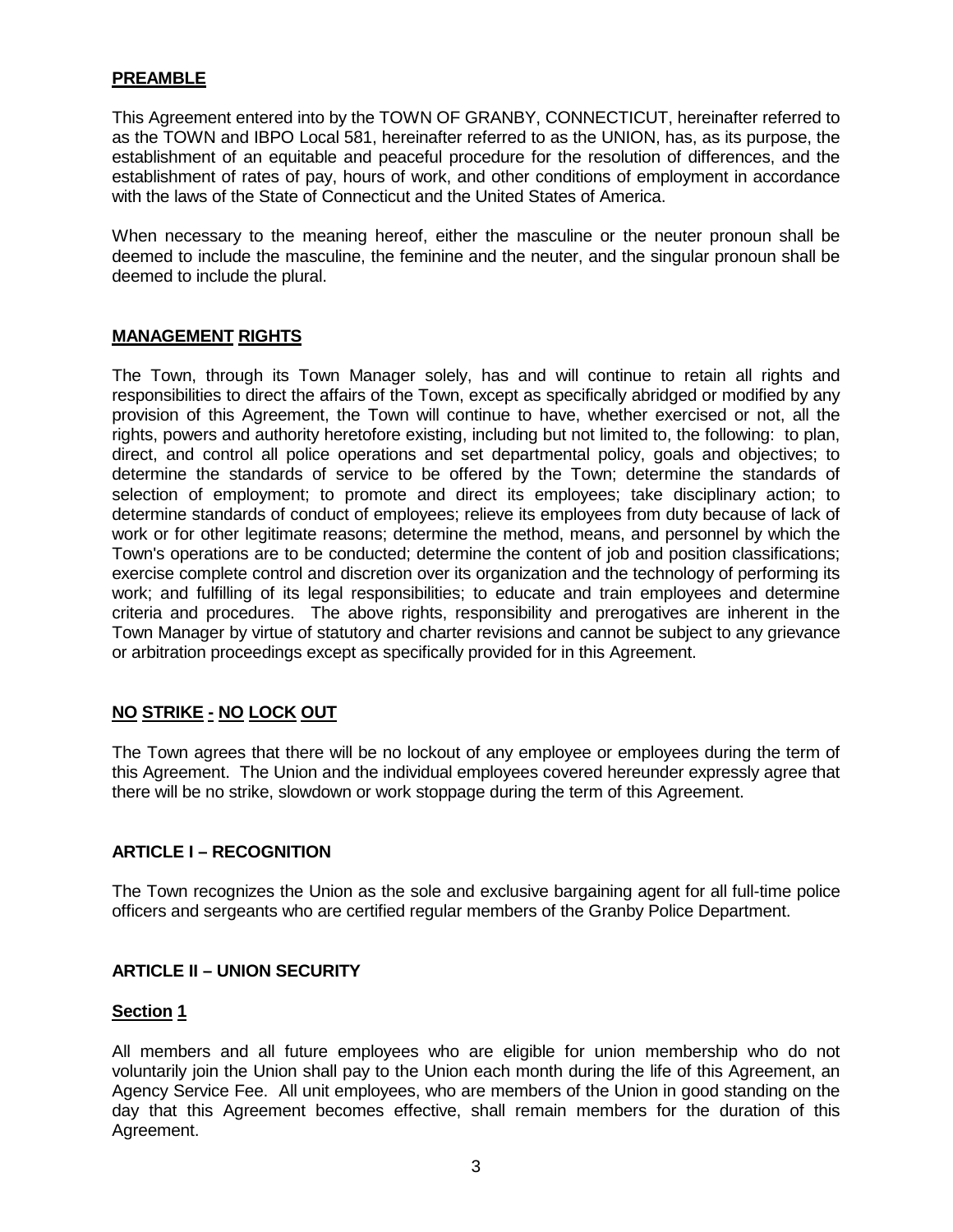## **Section 2**

The Town agrees to deduct Union membership dues or an Agency Service Fee each pay period from the pay of all bargaining unit members who must each individually and in writing authorize such deductions. Dues shall be determined by the Union. All deductions shall be remitted, together with an itemized statement each pay period, to the International Brotherhood of Police Officers Local 581. The town will not be responsible for forwarding dues to the national organization.

## <span id="page-4-0"></span>**ARTICLE III – HOURS OF WORK**

## **Section 1**

Employees shall work eight consecutive hours on a work schedule known herein as the 4/2, four (4) days on and two (2) days off and the cycle then repeats.

The regular hours of work each day shall be consecutive except for authorized interruptions.

The regular work week for Police Trainees shall be five consecutive eight-hour days worked followed by two (2) consecutive days off from work, consistent with a forty 40)-hour work week.

## **Section 2**

All seven (7) day working periods shall commence on Sunday at 12:01 a.m. and conclude one (1) calendar week later at 12:00 midnight on Saturday.

## **Section 3**

Once designated and in the manner provided for in Section 1 of this Article, an employee's regular days off may be changed **with** five (5) days' notice for training purposes.

## **Section 4**

Except in cases of emergency or cases of unforeseen absence of other employees, employees shall not be required to work more than twelve (12) hours in any twenty-four (24) hour period.

## **Section 5**

There shall be a bid shift system for designated work schedules. The system will be based on a rotating twelve-week cycle. The Chief of Police or his designee shall prepare and post the work schedule at least six (6) weeks in advance. Shifts shall be posted ten (10) days prior to the preparation and posting of the following cycle.

Officers on probation shall not participate in bid shifts and their hours of work shall be assigned by the Chief of Police, consistent with the shifts described in Section 1. The scheduled shifts of work for a probationary officer may be changed by the Chief of Police or his designee.

Any officer not meeting department standards shall be excluded from the shift bidding process and placed on any shift designated by the Chief of Police, until such time as performance meets department standards.

Changes in the bid system will be made during a bid cycle effective the first of the month when: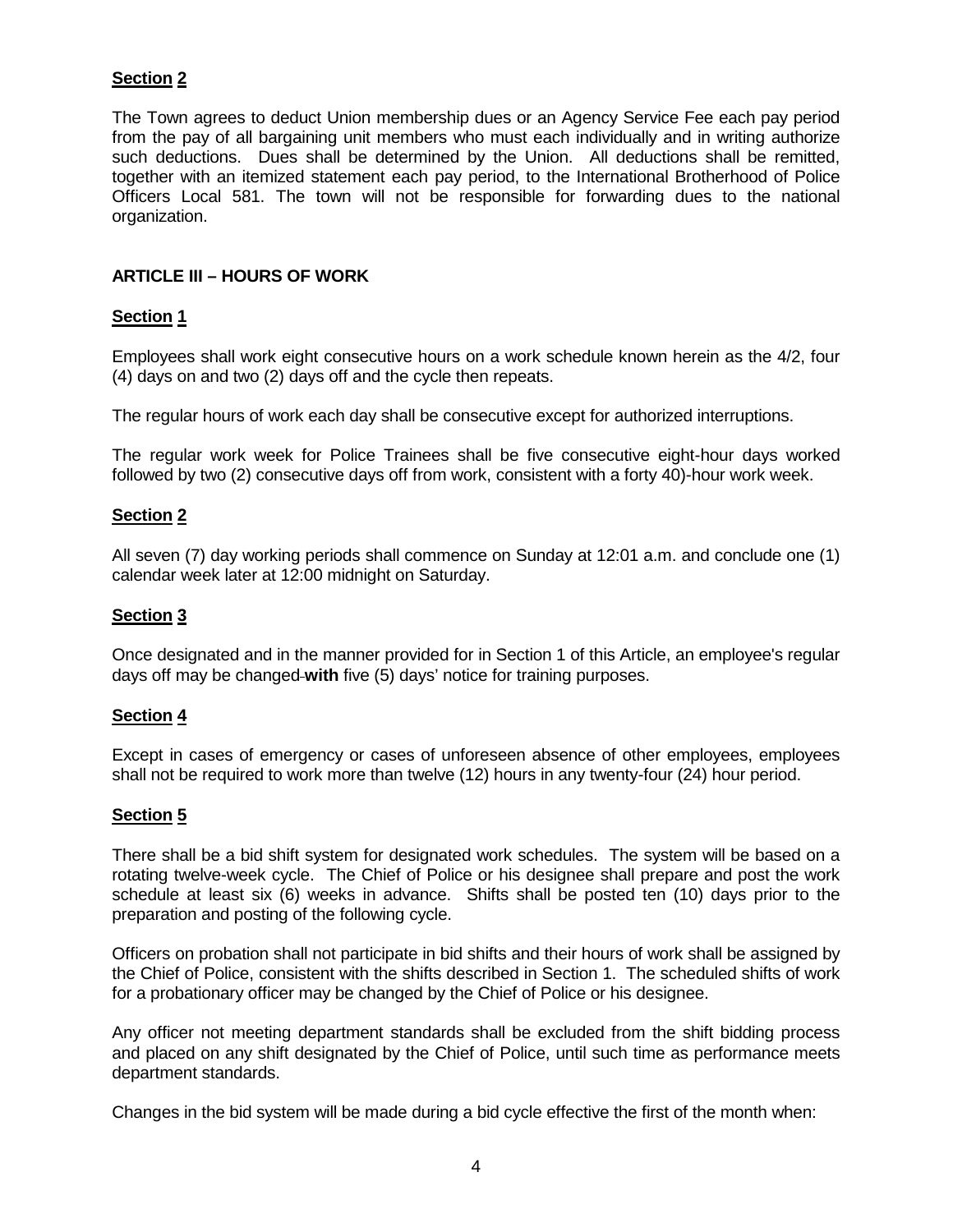- 1. A vacancy occurs on a shift which is anticipated to last at least a month; or
- 2. An officer returns to duty from an assignment not in the bid rotation or otherwise returns to duty.
- 3. Officers who anticipate completing probation within a current calendar month may submit a written request to the Police Captain stating their desire to fill a vacant bid. The request must be received by the  $10<sup>th</sup>$  of the current calendar month. Upon completion of probation, the officer's request would take effect the first day of the following month or the beginning of a new bid cycle, whichever comes first.

Requests for such changes will be made by notifying the Police Captain, in writing, no later than the 10<sup>th</sup> of the month prior to the month the change would occur. Such changes, and any ensuing movement of officers within the bid system, will be based upon seniority and the most recent bid request on file with the Police Captain.

Assignments, when categorized as "Special Details" such as plainclothes investigations, will be made on the basis of needs and ability and shall be posted in advance when practical.

## **Section 6**

Police officers may swap shifts under the following conditions. Swaps may be permitted with the prior approval of the Chief of Police or designee, and such approval shall not be unreasonably denied provided that officers comply with the following:

- a) Officers shall request permission forty-eight (48) hours prior to the swap unless an emergency situation occurs.
- b) There shall be no financial burden placed upon the town as a result of a swap.
- c) At the time of requesting permission to swap, both of the shifts to be exchanged shall be identified.
- d) All swaps shall be completed within the posted bid schedule.
- e) Shift swapping shall be entirely voluntary between employees, and management shall be under no obligation to facilitate such an exchange.
- f) Officers shall not continually exchange shifts to avoid assigned shifts.

## <span id="page-5-0"></span>**ARTICLE IV – SENIORITY**

## **Section 1**

The seniority rights of all members of the Department shall be based upon length of service in the Department and shall be determined from the day such member or members were officially appointed to the Department.

## **Section 2**

Whenever more than one (1) person is appointed to the Department on the same day, the seniority of each individual as it relates to others appointed the same day shall be determined by their relative position on the entrance examination, with the greatest seniority being granted to the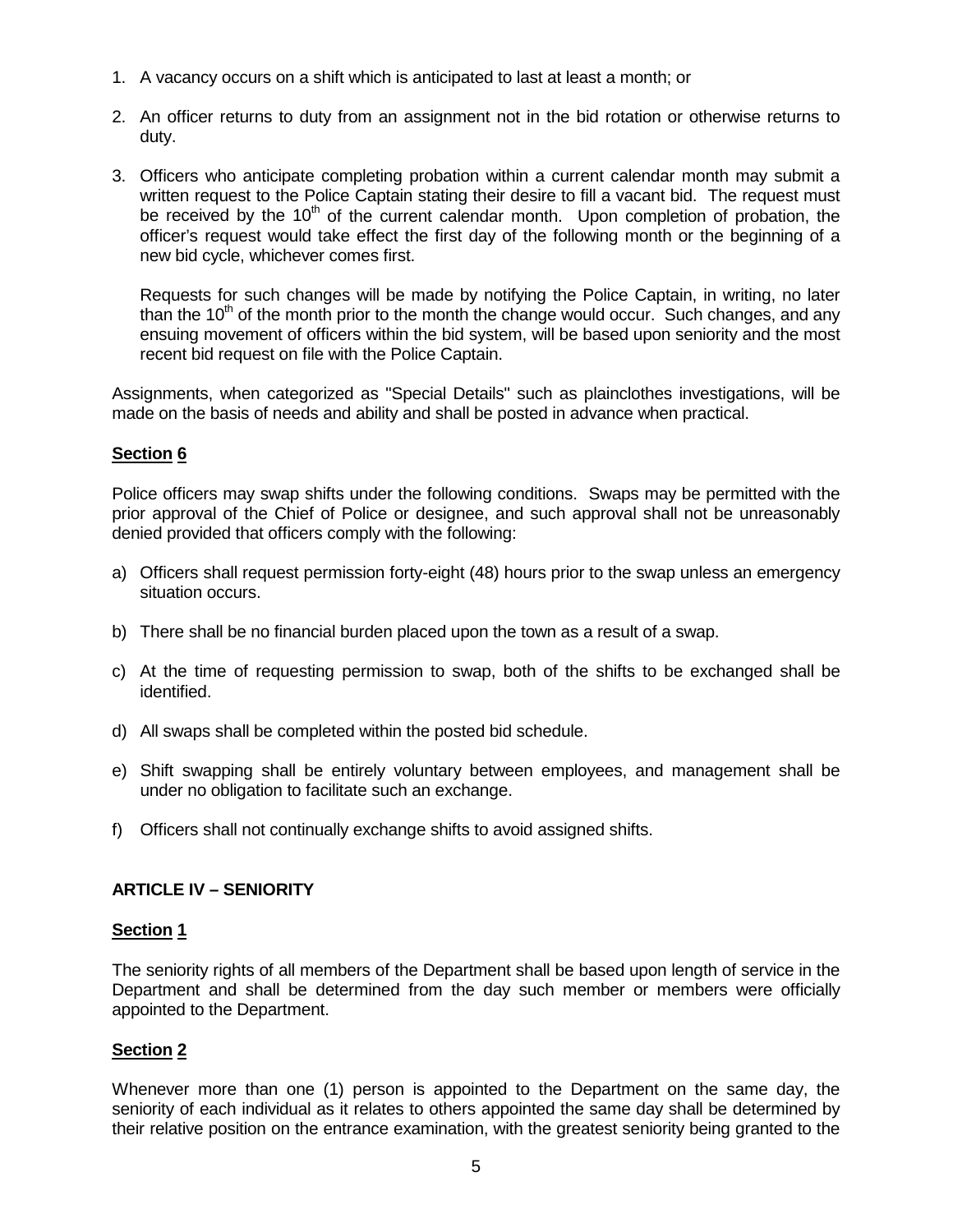individual standing highest on the list among those appointed and so on down in order of their scores on the entrance examination.

## **Section 3**

Seniority shall not be broken by vacations, sick time, suspension, or any authorized leave of absence or any call to military service for the duration.

## **Section 4**

Employees who may resign voluntarily, or who may be discharged for just cause, shall lose all seniority.

## **Section 5**

Rank seniority is defined as the total length of continuous service as a permanent appointee to a given rank.

## **Section 6**

In the event of reduction in the force, layoff shall be in inverse order of hiring and any recall to work shall be by seniority. In the event of re-hire, said individuals or individual shall return to work within thirty (30) days of notice. The Town must make a reasonable effort to contact individuals. Recall status is recognized for a thirty (30) month period from date of layoff.

## **Section 7**

No employee shall attain seniority rights under this Agreement until he has been continuously employed by the Town as a full time member of the Granby Police Department for a period of eighteen (18) months from the date of successful completion of the minimum basic law enforcement training at the Connecticut Police Academy, or any other certified law enforcement training academy, pursuant to Sections 7-294a - 7-294l, inclusive of the General Statutes of Connecticut. During the period between the date of hiring and the completion of the minimum basic law enforcement recruit academy training, the new employee shall be a sworn Police Trainee who shall not have the powers of arrest and shall not work in the capacity of a police officer except as provided by POST regulations. During the period that the new employee (i) is a Police Trainee, (ii) is receiving the minimum basic law enforcement training and (iii) is fulfilling the full eighteen-month period following completion of such training, the employee shall be on probation and may be discharged by the Town for any reason whatsoever. In such event, neither the union nor the employee shall have recourse to the grievance and arbitration provisions of this Agreement. Upon completion of an employee's probation period, the employee's seniority shall date back to the date of his original employment with the Town. In those cases where a laterally certified candidate is hired, the 18-month probationary period will begin on the date of hire.

Any probationary employee must give a minimum four week written notice of any termination. In addition, probationary employees will be exempt from the benefit of being paid for sick leave or vacation time if they terminate while on probation. However, once probation is complete, sick leave and vacation provisions shall revert to the date of hire, as with seniority.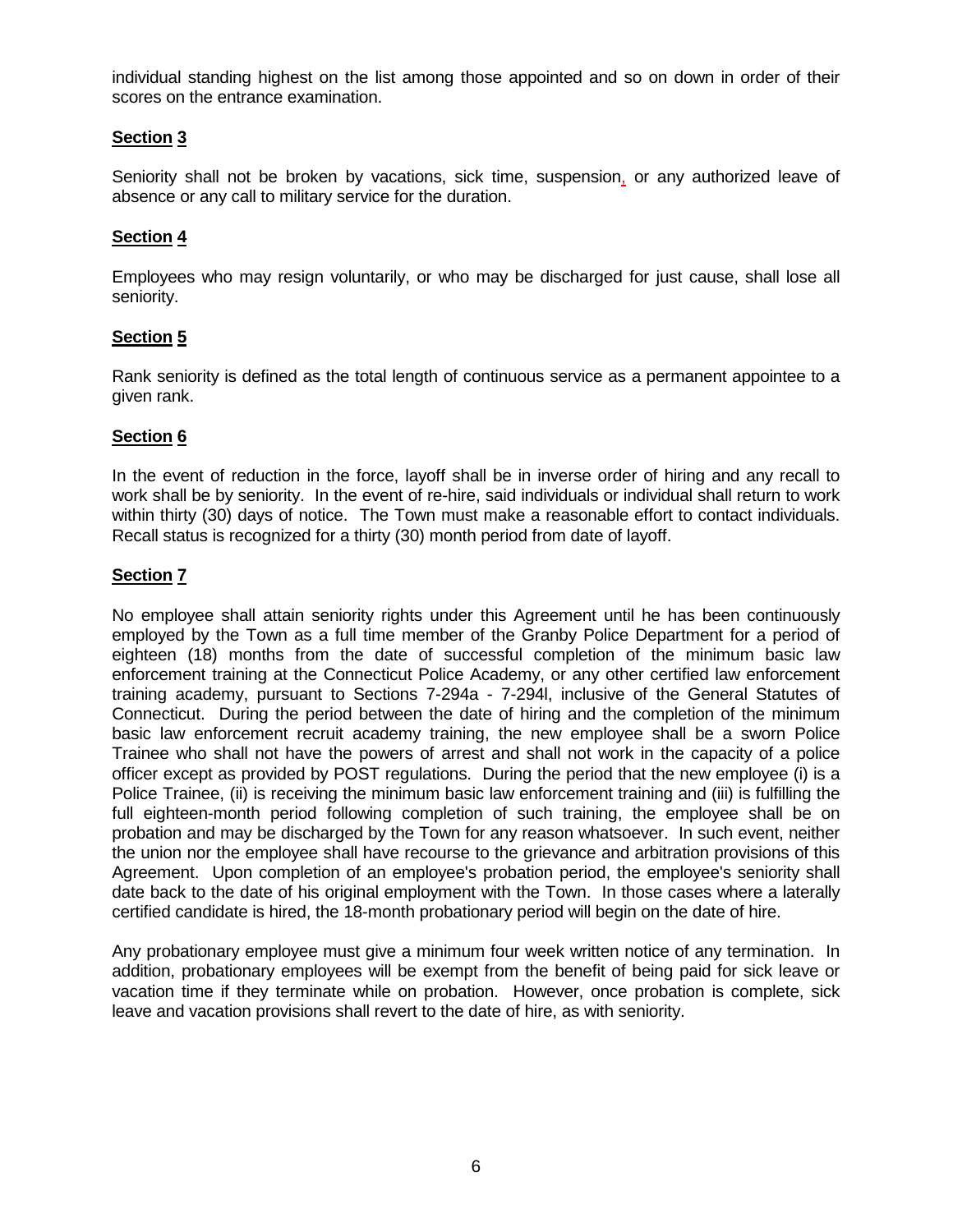#### <span id="page-7-0"></span>**ARTICLE V – GRIEVANCE PROCEDURE**

The purpose of this grievance procedure shall be to settle employee grievances on as low an administrative level as practical. Discipline or disputes involving of probationary employees will not be grievable.

A grievance shall be defined as a claim by an employee or the Union on behalf of an employee that there has been a violation, misinterpretation or misapplication of the specific provisions of this agreement. Grievances shall be settled in the following manner:

The establishment of the steps for the formal handling of grievances shall not prohibit or discourage discussion between an employee and his supervisor of any matter arising out of the employee's relationship with the Town. An employee with a potential grievance shall meet with a supervisor in an attempt to clear up any misunderstandings and attempt to resolve the issue amicably. If unable to come to a resolution, the employee may proceed to step 1.

Step 1.The aggrieved employee shall present the grievance or dispute in writing to their immediate supervisor within fourteen **(14)** calendar days of the date of the grievance or his knowledge of its occurrence. The written grievance shall be signed and dated and include a statement of the grievance and facts involved, the alleged violation of the agreement, and the remedy requested.

Within fourteen (14) calendar days after the date of such grievance, a meeting shall take place with the grievant and a union representative (if requested by the grievant) for the purpose of resolving such grievance. The supervisor shall render a decision within fourteen (14) calendar days after the meeting.

Step 2.If the grievance has not been settled, it shall be presented to the Chief of Police, in writing signed and dated, within fourteen (14) calendar days after the supervisor's response is received. Within fourteen (14) calendar days after the Chief of Police receives such grievance, a meeting shall take place with the grievant and a union representative (if requested by the grievant) for the purpose of resolving such grievance. The Chief of Police or a designated representative shall render a decision in writing within fourteen (14) calendar days after the meeting.

Step 3.If the grievance has not been settled, it shall be appealed to the Town Manager within fourteen (14) calendar days after the decision of the Chief of Police or the designated representative is received. Within fourteen (14) calendar days after the Town Manager receives such grievance, he or his designated representative shall arrange to and shall meet with the grievant and a union representative, if requested, for the purpose of resolving such grievance. The Town Manager or his designated representative shall render a decision within fourteen (14) calendar days after the meeting.

Step 4.If the grievance has not been settled, the union may submit said grievance to arbitration. Either party shall have the option to choose either the Connecticut State Board of Mediation and Arbitration or the American Arbitration Association; however, if either party chooses A.A.A., then the cost of the arbitrator shall be equally shared. The decision of the arbitrator(s) shall be final and binding.

Any arbitrator shall be limited to ruling on interpretations as to the application or meaning of the terms of the Agreement, and shall have no power to add to or subtract from or modify, any of the terms of this Agreement.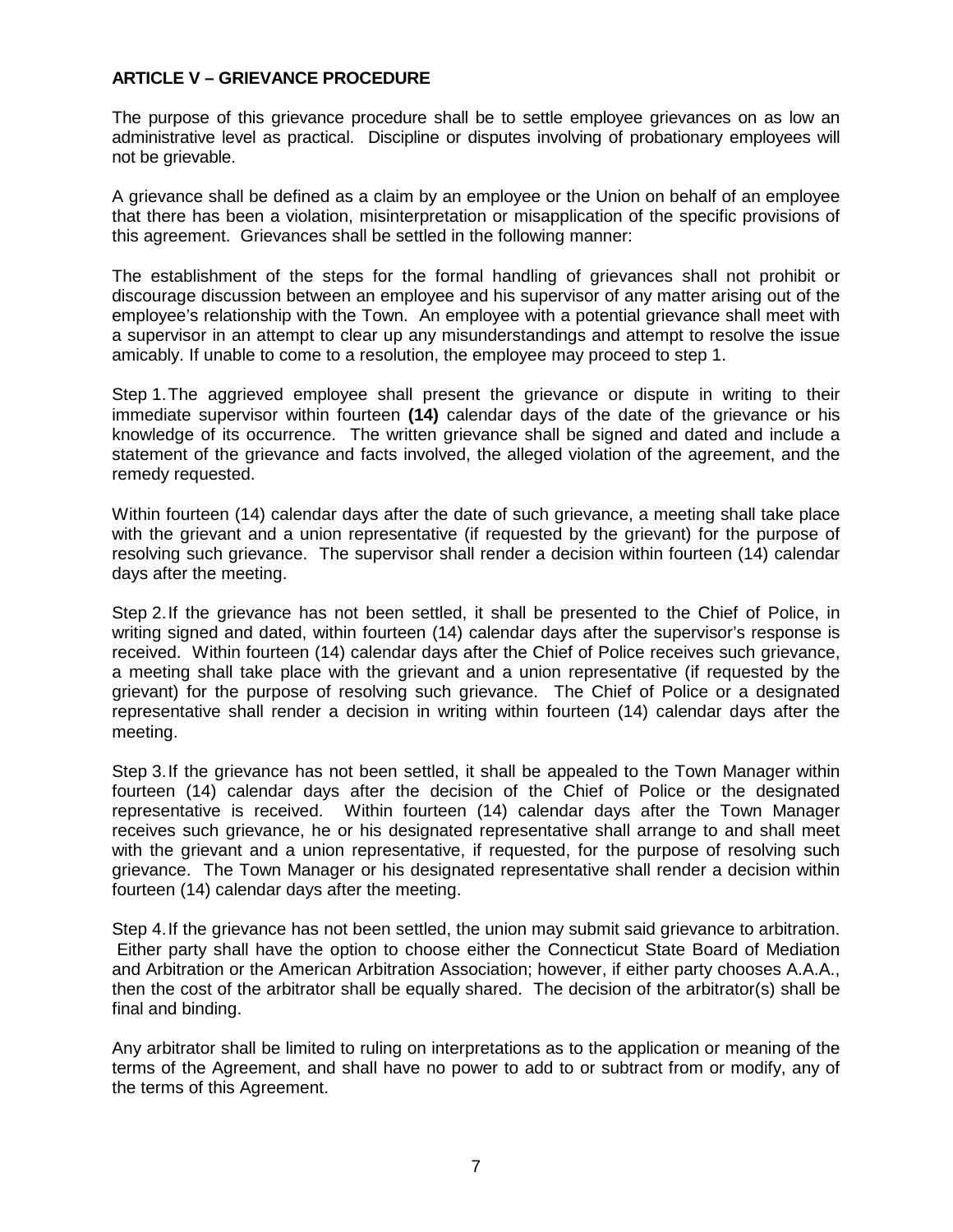Failure by the Union at any step to appeal within specified time limits shall be considered acceptance of the last decision rendered. Failure of the Town to render a decision within the specified time limits shall be grounds for appeal to the next step. The time limits specified herein may be extended by written agreement signed and dated by both parties.

Neither the Town nor the union shall object to the use by either party of a public stenographer or a mechanical recording device at Step 4 of this procedure.

All answers at any stage of this procedure shall be in writing signed and dated to the aggrieved employee.

The union and the Town may take appropriate steps to combine grievances, which they agree arise out of the same subject or event in order to avoid the necessity of processing and hearing several grievances. It is understood that decisions and remedies in such combined cases may vary based on the facts of each case.

In the event an employee leaves employment with the Town, any grievances pending shall become void.

## <span id="page-8-0"></span>**ARTICLE VI – DISCIPLINE, DISCHARGE AND EMPLOYEE RECORDS**

## **Section 1**

No employee shall be discharged, terminated, demoted, suspended, or disciplined in any other manner except for just cause.

## **Section 2**

The Chief is authorized to discipline for matters, upon a finding of just cause, to a maximum penalty of five (5) working days suspension without pay per incident. The cumulative effects of any disciplinary action taken against an employee shall not be abated simply because the employee has appealed that decision unless the appeal has been restrained or a restraining order is issued against the Town prior to the second or further disciplinary breach. Such discipline may also include lesser suspension and/or warnings or reprimands.

## **Section 3**

Discipline other than that described in Section 2 above, shall be awarded only by the Town Manager who shall also be authorized to award those lesser amounts of discipline described in Section 2 above, provided that no employee shall be discharged, terminated, demoted, suspended, or disciplined in any other manner by the Town Manager except for just cause, and after a hearing before said Town Manager.

## **Section 4**

All disciplinary proceedings before the Town Manager shall require notice to the employee at least three (3) days prior to the date of the hearing; parties to have the right to reschedule hearing for cause. Said notice shall contain the particular provisions of the Department's rules and regulations the employee is alleged to have violated, and shall further contain a detailed description of the acts allegedly committed by the employee in violation of said rules and regulations. This hearing may be waived for disciplinary action less than suspension at the discretion of the Town Manager.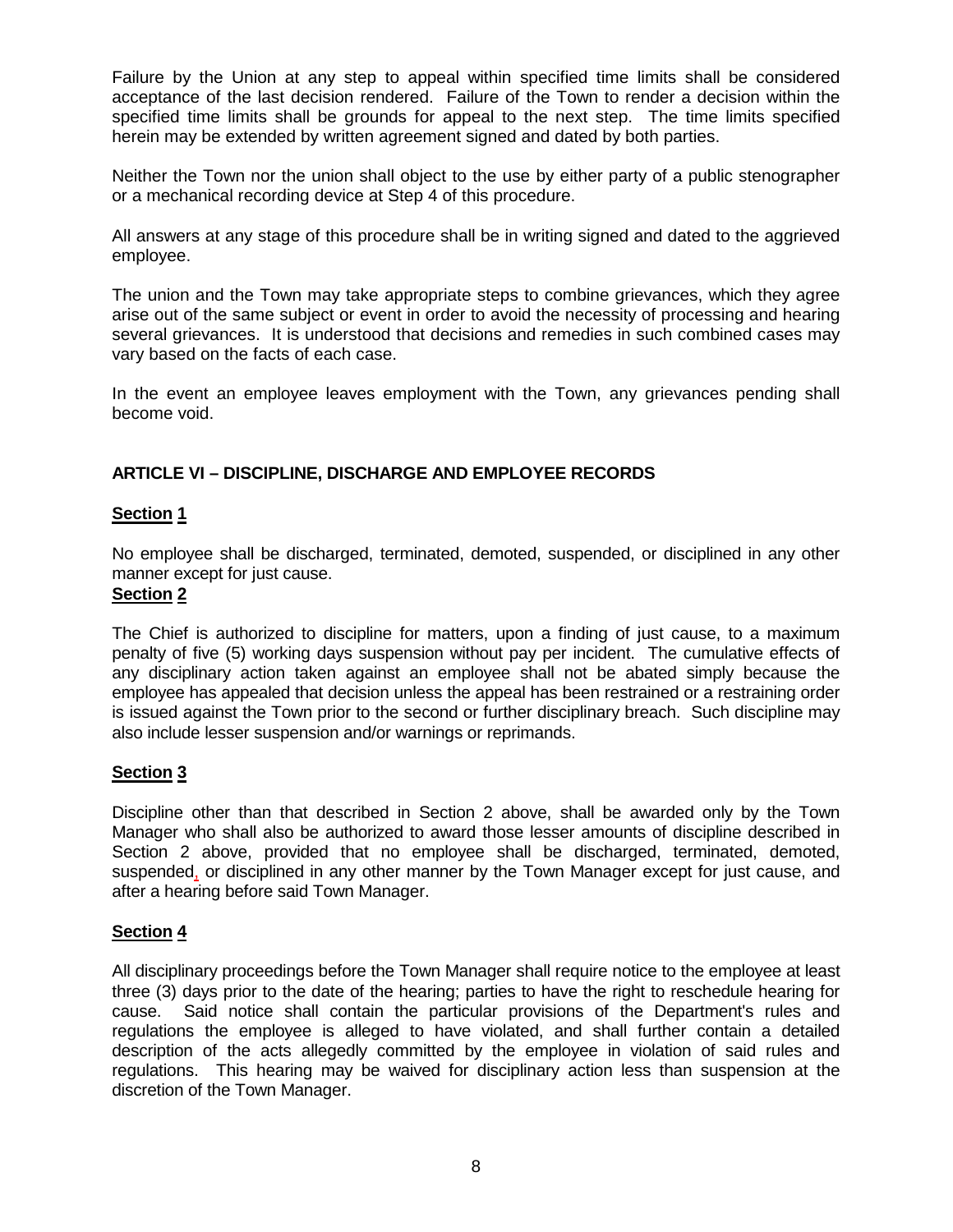## **Section 5**

At all hearings before the Town Manager, all witnesses shall be sworn, and the employee shall have the right to representation of his choice. Such hearings shall be closed to the public including the press, unless the Union or the Town requests a public hearing. The Town Manager shall render his decision and notify the employee and the Union thereof not later than ten (10) working days after the hearing is closed.

## **Section 6**

In accordance with Town policy, all employees shall have the right to review their personnel files upon reasonable request to the Chief provided that the time of such review will not interfere with the orderly operation of the Department.

In addition, items of a disciplinary nature will be signed by the employee before inclusion in the employee's personnel file. If an employee fails to sign a discipline action, it may be placed in said employee's personnel file and the Union will be notified of the employee's failure to sign.

## <span id="page-9-0"></span>**ARTICLE VII – SICK LEAVE**

## **Section - 1**

Sick leave shall be considered to be the absence from duty, with pay, for the following reasons:

- a) Illness or injury, except where directly traceable to employment by an employer other than the Town of Granby.
- b) When the employee is required to undergo medical, optical, dental or other treatment for the care of diseases or the preservation of health and only when this cannot be accomplished on off-duty hours. When an employee attends said appointments during the normal scheduled shift, he/she shall submit a physician's certificate acceptable to the Town Manager immediately upon return to work.
- c) When the serious illness of a member of the employee's immediate family requires his/her personal attendance, an employee may use additional sick leave time which must be approved by the Chief of Police on a case by case basis. A medical certificate may be required during the approval process.

## **Section 2 - Sick Leave Allowance**

Sick leave allowance shall be earned by each employee at the rate of one and one quarter (1-1/4) working days for each calendar month of service, the total of which shall not exceed fifteen (15) working days in any twelve (12) month period. Sick leave earned in any month of service shall be available at any time during any subsequent month.

## **Section 3 - Sick Leave Accumulation**

- a) All unused sick leave of any employee during continuous employment may be accumulated up to a maximum benefit of one hundred fifty (150) days.
- b) Sick leave shall continue to accumulate during leaves of absence with pay and during the time an employee is on authorized sick leave, injury leave, or vacation time.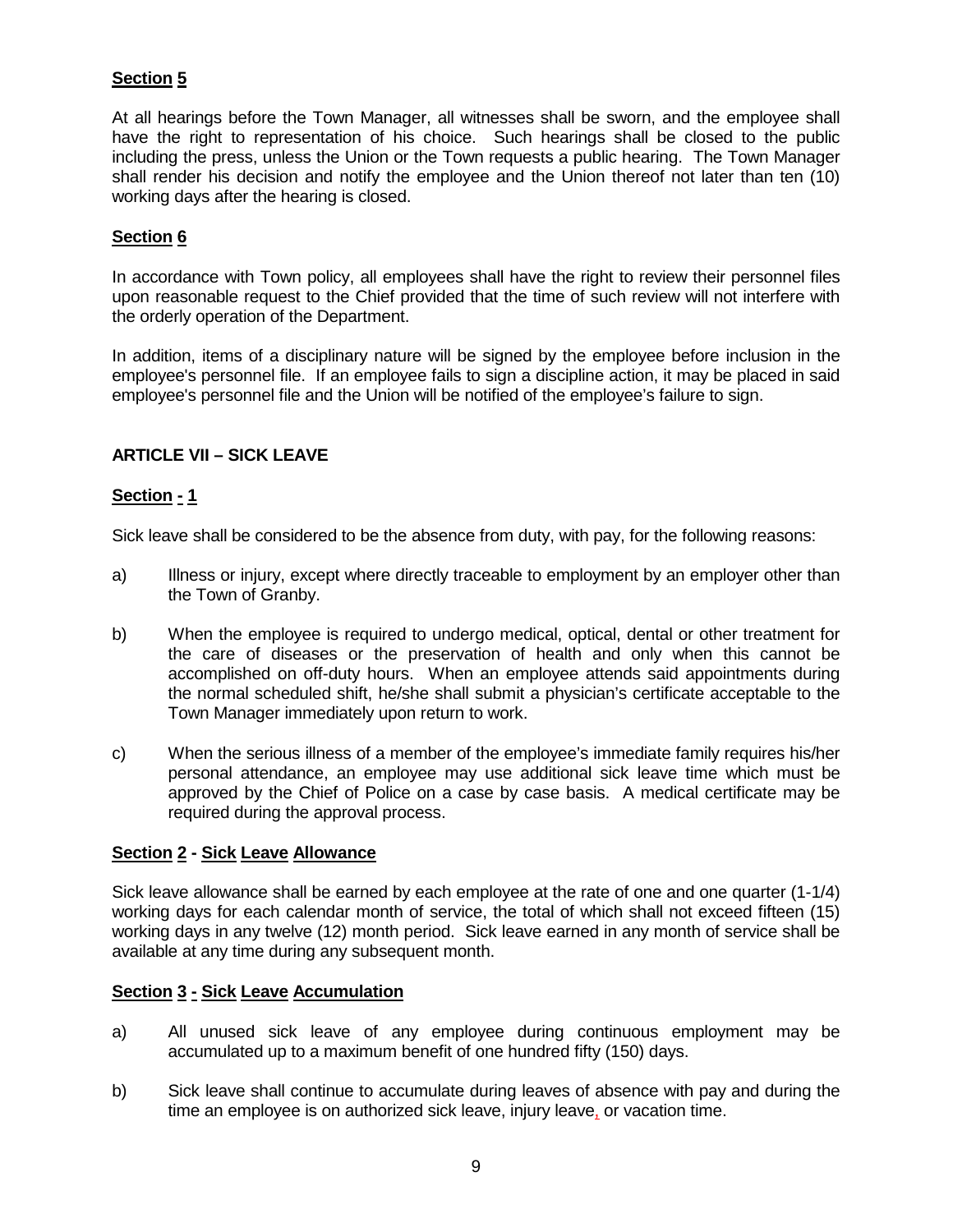## **Section 4 - Medical Certificate and Inspection**

- a) An employee utilizing sick leave or personal leave shall inform the Chief of Police or his designee of the fact and the reason therefore as soon as possible prior to the employee's scheduled shift. Officers out from duty on any sick time are subject to inquiry from the town and shall be accountable for their whereabouts for their original scheduled work time while on sick leave. Employees under doctor's care with a medical certificate are exempt from the provisions of the subsequent sections.
- b) An employee using paid sick leave must report to the shift supervisor or the Officer in Charge, the address and telephone number of the location where they can be reached each day they are absent from duty.
- c) Traveling to a doctor's office, hospital, or pharmacy and returning to the employee's residence is permitted without notifying the supervisor.
- d) For any period of absence consisting of more than three (3) consecutive working days, a medical certificate may be required prior to returning to work.
- e) The Chief may require an employee to be examined by a physician of the town's choice prior to return to work if the employee has been absent because of sickness or injury which could affect that employee's ability to function as a police officer, regardless of the length of absence. The cost of the examination will be borne by the town.

## **Section 5 - Redemption of Accumulated Sick Leave at Retirement or Death**

- a) Employees who retire after the required number of years of service or employees who retire due to disability and when such disability is connected to work, shall be paid a lump sum of money that is equal to the number of sick days due such employee not to exceed one hundred thirty-five (135) days times the prevailing day rate of pay received by such employee on the date of such retirement.
- b) Upon the death of an employee, the amount of sick leave time due each employee shall be payable to his survivor(s) in the same manner as provided for in Item a) of this Section.

## **Section 6 - Redemption of Accumulated Sick Leave at Termination**

Any employee who terminates employment in good standing with the Town and has provided the Town with two (2) weeks notice shall receive, on the basis of the employee's current wages, twenty-five (25) percent of all unused accumulated sick leave for less than ten (10) years of service, thirty (30) percent of all unused accumulated sick leave for ten (10) to fourteen (14) years of service, and fifty (50) percent of all unused accumulated sick leave for fifteen (15) or more years of service.

## <span id="page-10-0"></span>**ARTICLE VIII – INJURY LEAVE**

## **Section 1**

In the event that an employee is absent due to an injury or illness suffered in the line of duty or arising out of and in the course of his employment, he shall receive the same regular weekly compensation being paid prior to the period of absence.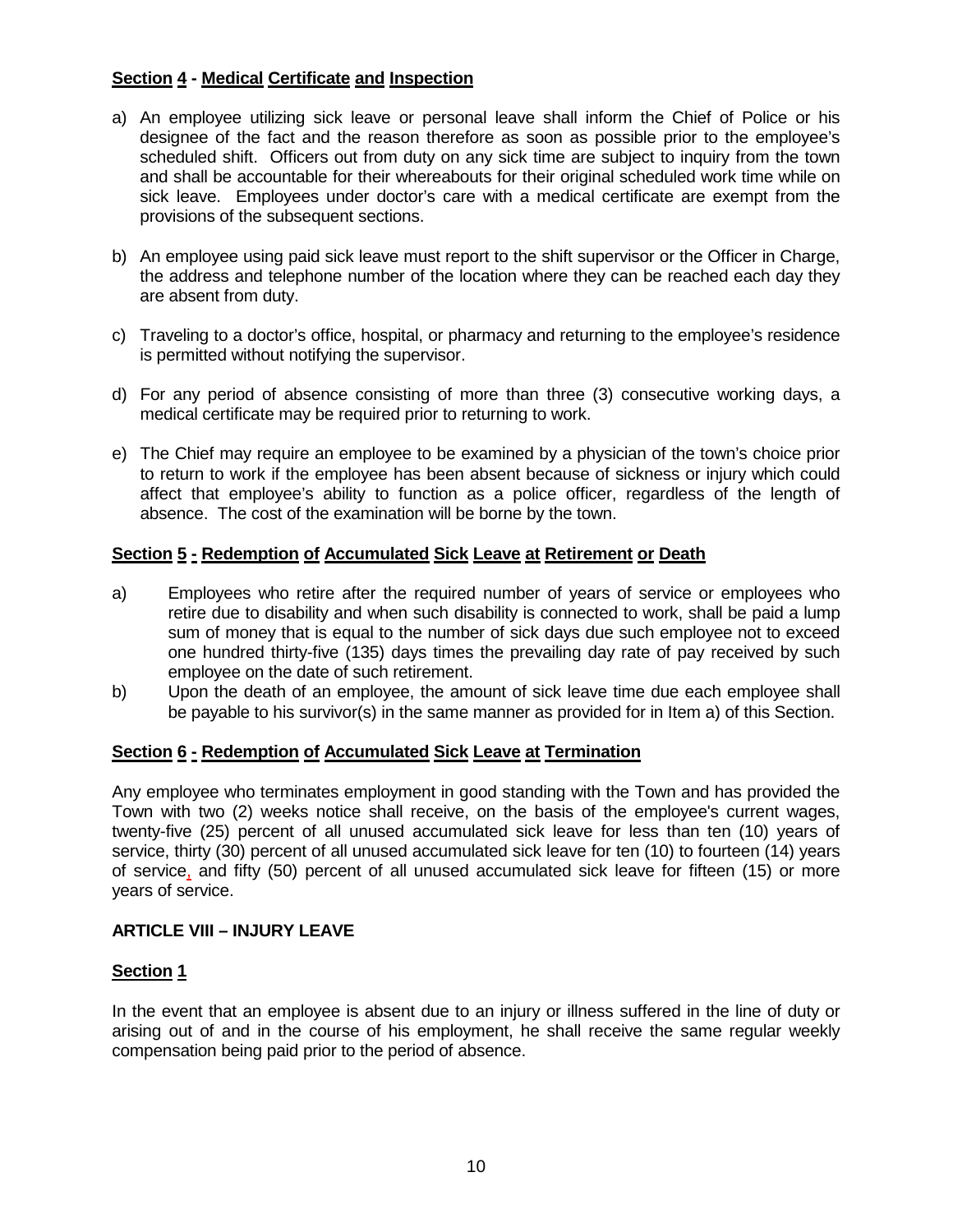## <span id="page-11-0"></span>**ARTICLE IX – FUNERAL LEAVE**

## **Section 1**

An employee may elect to have time off from the date of death and continuing to the date of funeral inclusive and or burial without loss of regular pay as follows within reason. Funeral leave of up to four (4) working days with pay from the date of death shall be granted an employee for the death of a spouse, child, or stepchild, three (3) working days with pay from the date of death for parents, grandparents, brother, sister, father-in-law, mother-in-law, brother-in-law, sister-in-law, son-in-law, daughter-in-law, or grandchild, and any relation who is domiciled in the employee's household, and one (1) working day with pay from the date of death for aunts, uncles, nieces, and nephews.

## <span id="page-11-1"></span>**ARTICLE X – PERSONAL LEAVE**

## **Section 1**

Each bargaining unit employee may be granted up to four (4) days leave per year at the employee's current wage, provided any such day taken shall be for reasons of legitimate business (other than rest, relaxation, entertainment, other vacation pursuits, illness or injury) requiring the absence of the employee. Such leave shall be taken in segments of no less than one-half (1/2) day and shall be so charged.

## **Section 2**

Other family leave will be granted to employees as provided for in the Family and Medical Leave Act of 1993 and other applicable law.

## <span id="page-11-2"></span>**ARTICLE XI – CLOTHING ALLOWANCE**

## **Section 1**

The Town shall make available to each member of the bargaining unit a clothing allowance of up to seven hundred fifty dollars (\$750.00) per annum. All clothing allowances shall be administered by the Police Department. Changes in uniform style, the transfer of funds or the adding of new personnel within the Police Department shall not decrease the availability of a police officer's clothing allowance.

## **Section 2**

The Town shall reimburse any employee for the loss or damage of clothing and/or personal property suffered in the performance of duty. Such claims for loss must be supported with proof of loss and of the value of the clothing and/or property within ten (10) days and that such loss occurred during the performance of duty and not as a result of carelessness. Said personal property claims shall be limited to a total property value not to exceed \$350.00 per claim incident.

## **Section 3**

The Town shall establish for each member of the bargaining unit a uniform cleaning allowance of up to three hundred dollars (\$300.00) per employee per year. All cleaning allowances shall be administered by the Police Department.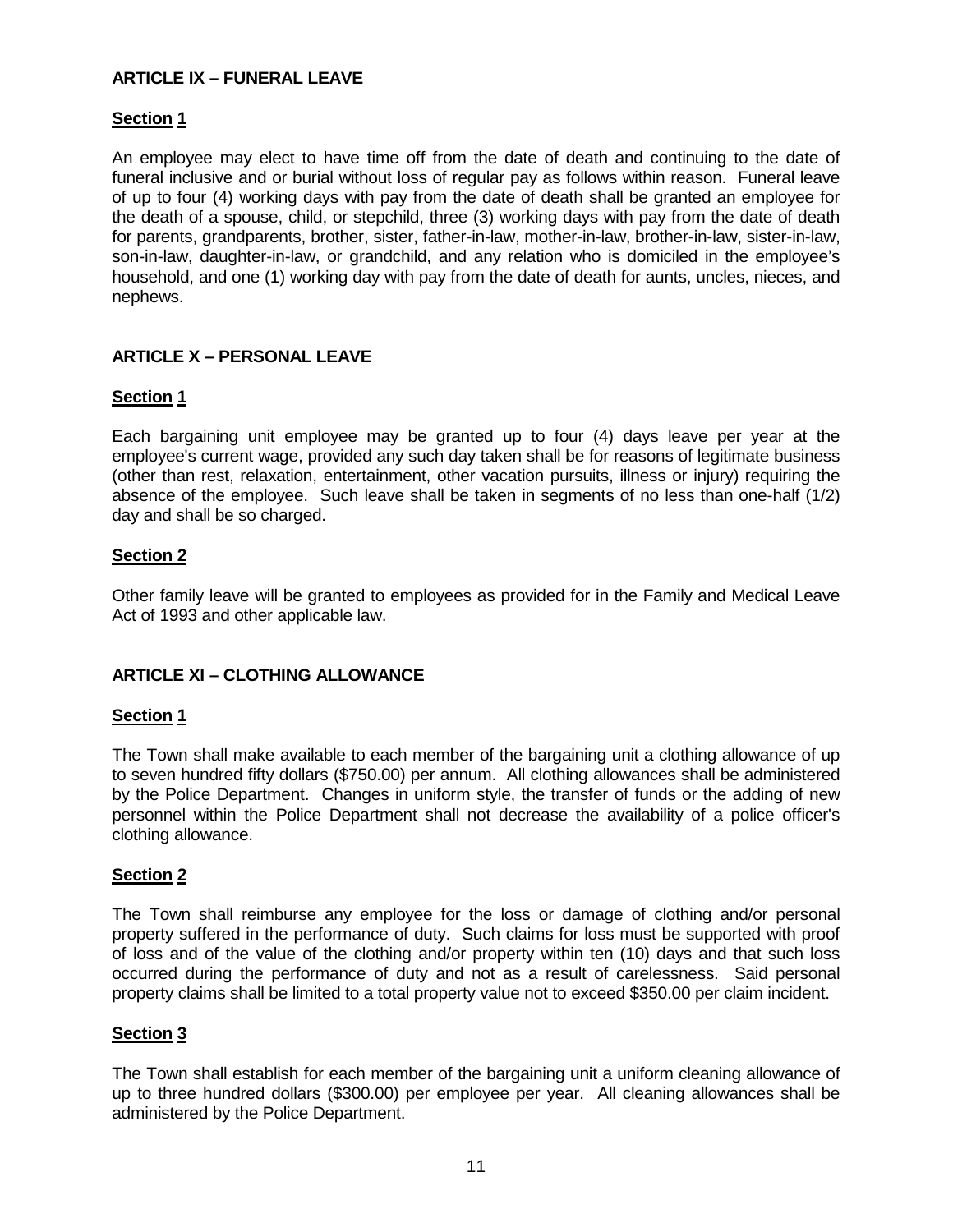## <span id="page-12-0"></span>**ARTICLE XII – INSURANCE**

## **Section 1**

The Town shall provide to the employee and his/her dependents the health insurance coverage within the "Anthem PPO" plan or the equivalent thereto. Employees shall be required to contribute, through periodic payroll deduction, 15**%** of the premiums for the level of health insurance elected (single, with spouse, dependents). Office visit co-pay shall be \$15 per visit. Prescription co-pays shall be \$5 for mail-in, \$8 for generic drugs, and \$10 for brand name drugs. In order to promote physical fitness the town will reimburse \$20 per month for participation in a health/fitness club effective 7/1/07. Employees may participate in pre-tax deductions as may be permitted under Section 125 of the IRS Code.

## **Section 2**

The Town shall reimburse each employee up to \$250 per calendar year toward the purchase of eyeglasses or contact lenses for the employee only. The Town shall reimburse each employee up to \$1,800, as a lifetime limit, toward the cost of laser corrective surgery for the employee only. Such reimbursement toward surgery will not pertain to any surgery that occurs within the same calendar year in which the employee has received any reimbursement from the Town toward eyeglasses or contact lenses. Employees shall not be reimbursed more than \$1,800 in total during the employee's service career in the Town for any such surgery. Once an employee has received any Town reimbursement toward any surgery, that employee shall not receive any reimbursement toward eyeglasses or contact lenses during the remainder of the employee's service career in the Town. Employees shall not be reimbursed for any eyeglasses, contact lenses, or surgery referenced herein absent the submission of a statement for services rendered, including the date services were rendered, from an optician, optometrist, or other eye care physician.

## **Section 3**

The Town and the Union recommend second opinions on all elective surgery. The Union agrees to work cooperatively with the Town in an effort to contain costs for insurance coverage wherever possible.

## **Section 4**

In the event that an employee is killed in the line of duty, the Town shall continue to provide the health insurance coverages identified in Section 1 that were in effect at the time of death, without cost to the employee's surviving spouse until he/she remarries, and to each of the employee's dependent children until that child reaches the age of 26 years.

## **Section 5**

WAIVER: The employee may elect to waive all group health insurance benefits and, in lieu thereof, be remunerated in the amount of \$1,500.00 per annum provided the employee was eligible for single coverage, in the amount of \$2,500.00 per annum provided the employee was eligible for employee plus one coverage, and in the amount of \$3,500.00 per annum provided the employee was eligible for family coverage. Such remuneration shall be paid retroactively to the employee on a pro rata basis twice per year, on or about December 1 and June 1. Employees electing this option shall be able to change their options on July 1 for any reason and not more than one time during each fiscal year, unless there has been a significant change to the employee's circumstances such as divorce, death of a spouse, etc. which warrants such change in option. A request for change must be presented in writing to the Town Manager at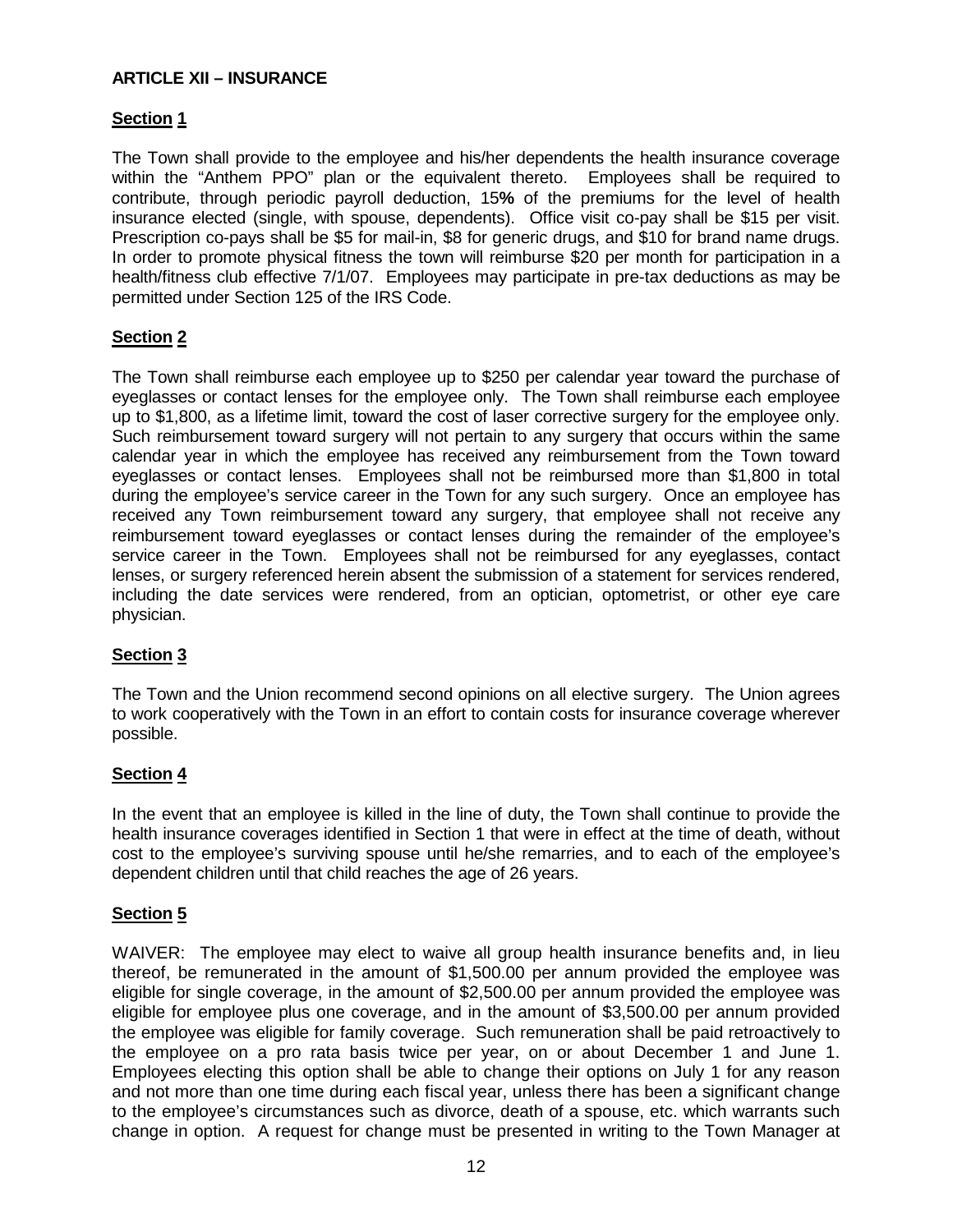least 60 days prior to the beginning of the month in which the change is proposed to take effect. Upon receipt of the revocation of the waiver, coverage by the insurer shall be subject to the rules and regulations that may be in effect. Waivers under this section are subject to the approval of the applicable insurance carrier. The Town may require written proof of alternative coverage by the employee and/or family as a precondition to the election of this option.

## **Section 6**

The Town shall provide the following insurances at no cost to the employees:

- a) Group Life Insurance based upon two (2) times the employee's annual salary, with double indemnity (employee only).
- b) Long term disability insurance plan (employee only).
- c) False arrest liability insurance for each employee, on or off duty, with a minimum amount of one million dollars (\$1,000,000.00) or as may be required by statute.

## **Section 7**

Retired employees may purchase the Anthem PPO insurance at their own expense under the Granby insurance group rate as long as their coverage is uninterrupted and does not cause adverse effect on the group's experience as determined by the Town. If the insurance carrier rejects the continuance of any Granby retiree as a member of the Granby insurance group, the Town will not be liable for continuing coverage in any other manner. Effective upon signing this agreement, the town will pay 50% of the insurance premium for employees only, upon retiring from the Town of Granby. The employee will be notified before July  $1<sup>st</sup>$  of each year what the amount of insurance will be for the coming fiscal year. The employee must notify the town when they become Medicare eligible or if other insurance is available in which case the employee must subscribe to Medicare or other eligible insurance if at a lesser cost to the employee.

## <span id="page-13-0"></span>**ARTICLE XIII – PROMOTIONS AND EXAMINATIONS**

## **Section 1**

The Town of Granby and the Police Department Administration shall administer all promotional examinations in a fair and equitable manner, using modern administrative practices. When an employee is promoted, such position shall be a temporary assignment for a one year probationary period during which time any such promotion may be rescinded. Should such a rescission occur, the affected employee shall be returned to the employee's previous rank with no loss of benefits or seniority that the employee would otherwise have had if not promoted.

## <span id="page-13-1"></span>**ARTICLE XIV – RATE OF PAY**

## **Section 1**

Employee wages shall be subject to the chart below labeled Police 2014-2016. Effective July 1, 2013, the base wages in effect on June 30, 2013 will be increased by 2.35%%. Effective July 1, 2014, the base wages in effect on June 30, 2014 will be increased by 2.25%. Effective July 1, 2015, the base wages in effect on June 30, 2015 will be increased by 2.15%.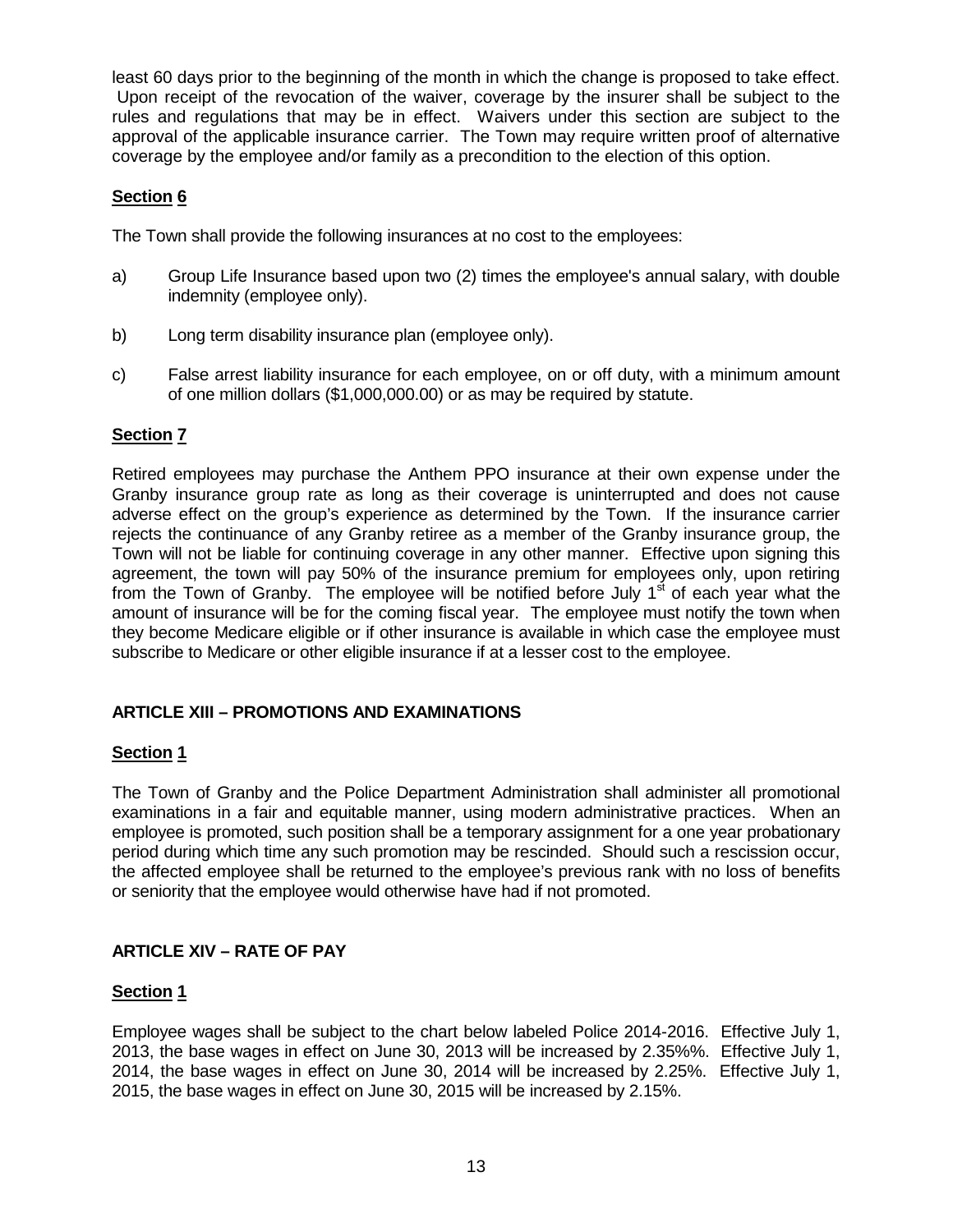| <u>Police 2012-13</u> |                          |                          |                          |                         |       |       |
|-----------------------|--------------------------|--------------------------|--------------------------|-------------------------|-------|-------|
|                       | $\underline{\mathsf{A}}$ | $\underline{\mathsf{B}}$ | $\overline{C}$           | $\overline{\mathsf{D}}$ | E     | E     |
| Patrol                | 26.92                    | 28.26                    | 29.67                    | 31.15                   | 33.01 | 34.33 |
| Sergeants             | 35.86                    | 37.17                    | 38.54                    | 39.94                   |       |       |
| Police 2013-14        |                          |                          |                          |                         |       |       |
|                       | $\Delta$                 | $\overline{\mathsf{B}}$  | $\overline{C}$           | $\overline{D}$          | E     | E     |
| Patrol                | 27.55                    | 28.92                    | 30.37                    | 31.88                   | 33.79 | 35.14 |
| Sergeants             | 36.70                    | 38.04                    | 39.45                    | 40.88                   |       |       |
| Police 2014-15        |                          |                          |                          |                         |       |       |
|                       | $\underline{A}$          | $\underline{\mathsf{B}}$ | $\overline{C}$           | $\overline{D}$          | E     | E     |
| Patrol                | 28.17                    | 29.57                    | 31.05                    | 32.60                   | 34.55 | 35.93 |
| Sergeants             | 37.53                    | 38.90                    | 40.34                    | 41.80                   |       |       |
| Police 2015-16        |                          |                          |                          |                         |       |       |
|                       | $\underline{\mathsf{A}}$ | $\underline{\mathsf{B}}$ | $\underline{\mathsf{C}}$ | $\overline{\mathsf{D}}$ | E     | E     |
| Patrol                | 28.78                    | 30.21                    | 31.72                    | 33.30                   | 35.29 | 36.70 |
| Sergeants             | 38.34                    | 39.74                    | 41.21                    | 42.70                   |       |       |

## **Section 2**

Based upon successful evaluation, each employee shall receive at least the next highest Patrol Officer or Sergeant Grade in the rate of pay effective on their anniversary.

#### **Section 3**

Effective upon the next pay period after the contract is signed by both parties, Officer in Charge (OIC) pay will be provided at a rate of \$1.50 per hour for each hour worked as OIC. OIC pay shall be paid to officers below the rank of Sergeant. The Town reserves the right to reassign or relieve an individual of such delegation at any time, including during a shift.

#### **Section 4**

Newly hired officers may start at a higher level at the discretion of the Chief.

## <span id="page-14-0"></span>**ARTICLE XV – LONGEVITY**

#### **Section 1**

Based upon successful evaluation, annual longevity payments as additional compensation shall be granted annually in accordance with the following schedule for employees covered by this Agreement.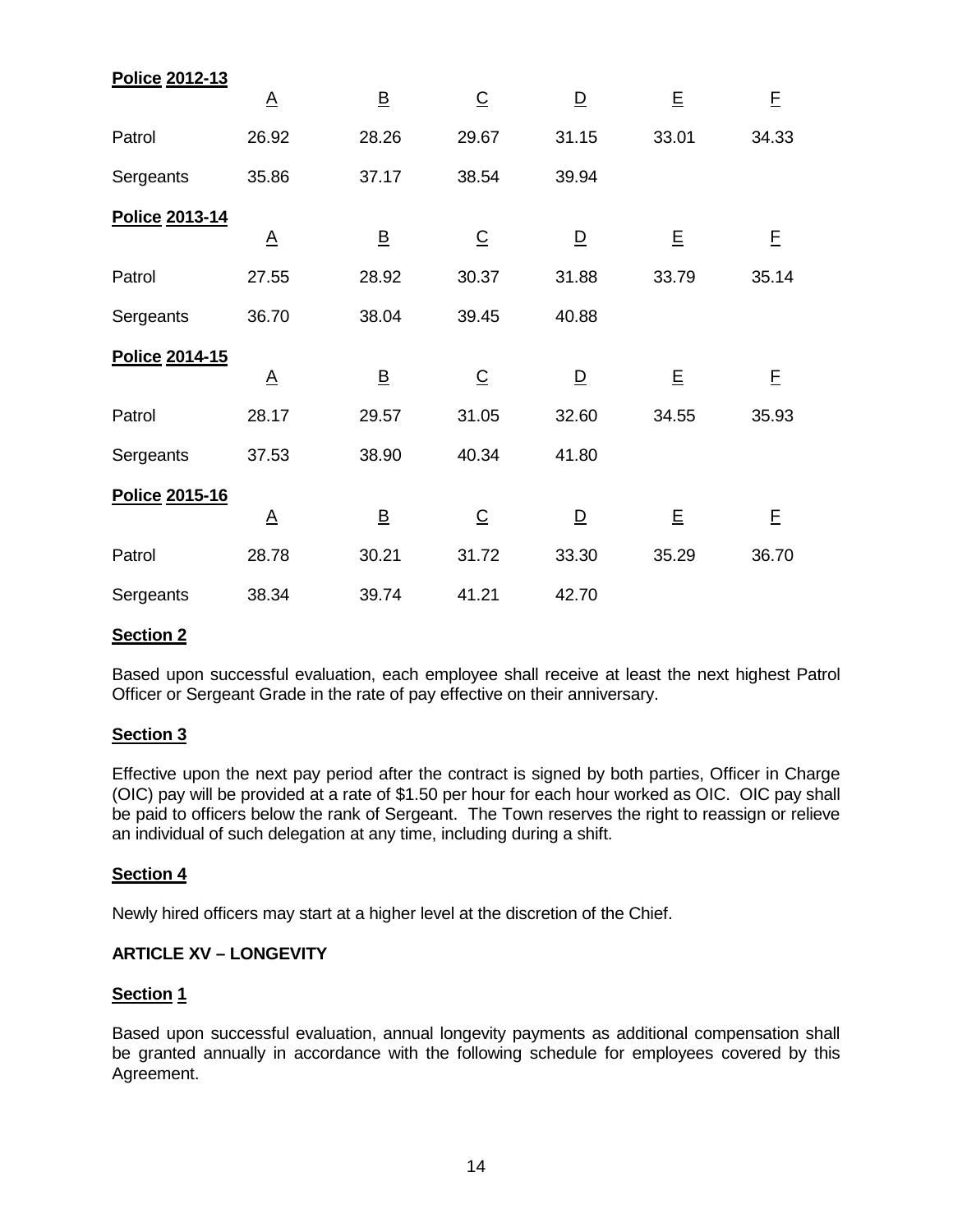|  | <b>Years of Service</b> |
|--|-------------------------|
|  |                         |

**Annual Payment** 

| After five (5) years of service     | \$200.00 |
|-------------------------------------|----------|
| After ten (10) years of service     | \$300.00 |
| After fifteen (15) years of service | \$500.00 |
| After twenty (20) years of service  | \$750.00 |

#### **Section 2**

Service shall be calculated from the most recent date an employee is appointed as a full-time employee within the Police Department.

## **Section 3**

Longevity payment to be made as a separate check at the start of each fiscal year.

## <span id="page-15-0"></span>**ARTICLE XVI – OVERTIME**

#### **Section 1**

Employees who work in excess of the normally scheduled work week, based on the schedule posted by the Chief or his designee, shall be compensated at a rate of one and one-half (1-1/2) times the hourly rate of said employee.

Employees must work their normally scheduled week or the equivalent in its entirety to receive the aforementioned compensated rate in excess of the normally scheduled work week.

Employees subject to Article XVIII Section 3.b shall be compensated at a rate of one and one-half (1-1/2) times the hourly rate.

The term "work" does not allow for the usage of sick leave to meet the requirements of normally scheduled work.

## **Section 2**

Compensatory Time

Employees shall indicate their choice of compensation, overtime pay or compensatory time, on the payroll authorization form. Employees may not elect to take compensatory time for "Extra Police Duty" hours.

An employee wishing to utilize compensatory time for a scheduled shift shall submit a written request for the time off to the Chief of Police or designee at least forty-eight (48) hours prior to the time period requested to be taken off.

Such request shall be approved or denied within eight (8) hours of the submission to the Chief of Police or designee.

Short notice request [four (4) hours or less use of compensatory time] shall be granted at the discretion of the shift supervisor.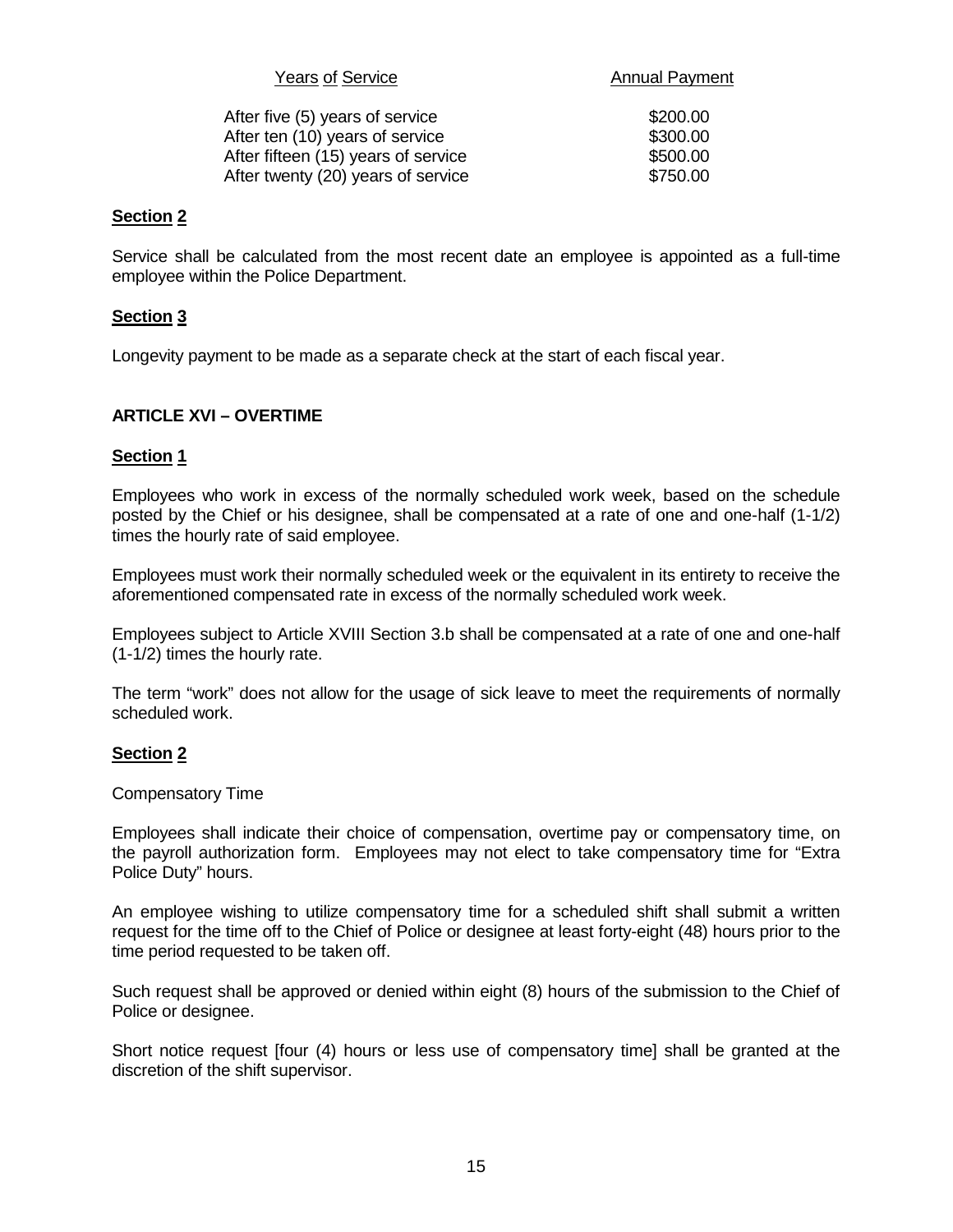Compensatory time may be denied when it disrupts the operation of the police department; when the use of compensatory time has a financial burden to the town, or where it is anticipated that all working manpower will be needed to cover an ongoing or pending workload.

During the fiscal year, accrued compensatory time shall be used in a timely manner so as to not have an excessive amount to use prior to the end of the fiscal year. A maximum of 40 hours may be accumulated at any time in any given fiscal year. Employees will not be allowed to carry over any accrued compensatory time from fiscal year to fiscal year. Any unused compensatory time will be paid in July.

## **Section 3.a**

Except in emergencies, all overtime assignments will be offered in the following manner. The Chief of Police or designee will make the determination as to who will work a particular assignment based on the number of hours worked biannually (January and July) of the date to be worked. The most senior employee with the least amount of hours worked will be chosen until the assignment is filled.

## **Section 3.b**

In the event that no officer voluntarily accepts a shift vacancy through the procedure outlined in Section 3.a above, the vacancy may be filled in order of inverse seniority from the on duty shift. Officers may be held over for up to four (4) hours beginning with the least senior officer who had not most recently filled a vacancy as indicated by the order-in list posted by the Chief or designee. If, after going through the process outlined in Section 3.a, no officer has volunteered for the second half of the vacant shift, the held over officer may be replaced by the least senior officer from the following shift who had not recently filled a vacancy.

## **Section 4**

Employees who work on their regular days off or while on vacation, whether for a full four (4) hours or less, shall be paid not less than four (4) hours at the rate of time and one-half his/her regular hourly rate, with the exception of court time which shall be paid only for hours worked.

## **Section 5**

Any employee called back to work (recall) for any duty not contiguous with his/her regular work day shall be paid not less than four (4) hours pay at the rate of time and one half (1-1/2) his/her regular hourly rate. Recall shall occur when any employee has left the Police Department on completion of his/her regularly scheduled work shift.

## **Section 6**

Overtime pay shall not be subject to the minimum hours provisions in Section 5 above, when such overtime results from extending a tour of duty on any regular scheduled shift to properly complete an investigation or work assignment.

## **Section 7**

It may be necessary for the order in of employees on their days off. A "Day Off Order In List" will be maintained by the Chief or his designee. As employees are ordered in on their day off, their name will be placed at the bottom of the list. Day off order ins will be assigned to the least senior employee not having the most recent day off order in.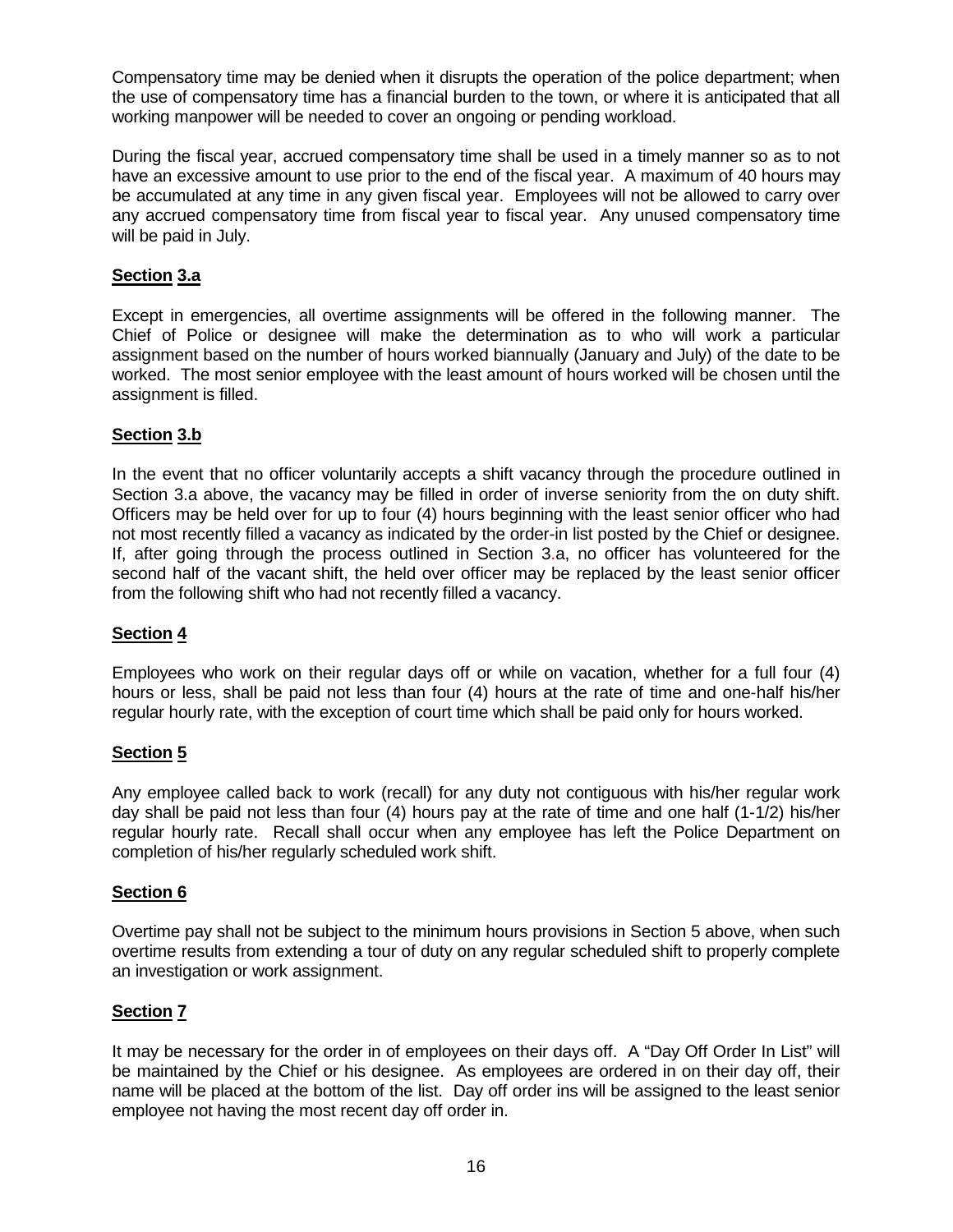## <span id="page-17-0"></span>**ARTICLE XVII – WORK ASSIGNMENTS - EXTRA DUTY**

## **Section 1**

The terms "Extra Police Work" or "Extra Police Duty" for the purpose of this Article shall mean police duty for which the Town is reimbursed by a third party. "Public Safety Event" is an extra duty assignment that may require mandatory assignment because of specific public safety issues involved in the assignment, however not on a regular scheduled day. The Chief of Police will review extra duty assignments and determine if the assignment qualifies as a public safety event. Officers may be ordered to work extra duty that is considered a public safety event, however, not if on a regularly scheduled day off.

The Chief of Police shall determine the nature of any public safety event and may assign individuals deemed necessary to best protect the event and public.

## **Section 2**

All extra duty assignments shall be made by the Chief or his designee.

## **Section 3**

Extra duty assignments shall be given first preference to voluntarily fill the extra duty assignment. Assignment will be first offered to the senior officer with the least accumulated overtime hours.

The only remedy for unintentional errors in overtime or extra duty assignments shall be to move the adversely affected officer to the top of the respective list for future overtime.

## **Section 4**

Employees who are not canceled for the contracted work one (1) hour prior to the scheduled start time of the job will be paid four (4) hours pay at a rate of one and one-half (1-1/2) times the prevailing hourly rate of said employee. Employees who are cancelled or relieved from their assignment after arriving at a contracted work site shall be paid for the entire contracted amount of hours for that day at a rate of one and one half (1-1/2) times the prevailing hourly rate of said employee.

An employee working on private police duty shall be paid time and one-half (1-1/2) his regular rate of pay for all such work for a minimum of four (4) hours for town or school activities and hourly thereafter if the town or school activities go over four (4) hours and time and one-half (1-1/2) in four (4) hour blocks for construction and all other activities.

## **Section 5**

Once assigned a private duty job, an officer may not cancel their participation except for illness or injury, or if they can find a replacement officer in accordance with the rules established for filling private duty assignments.

An employee may opt out for extra duty overtime opportunities. The employee will submit a written request to the scheduling designee requesting to not be called for any extra duty overtime assignments. This letter will be signed by the employee and witnessed by the Union President. If any disputes arise because of this employee opting out of extra duty assignments, they will not be eligible for the grievance process.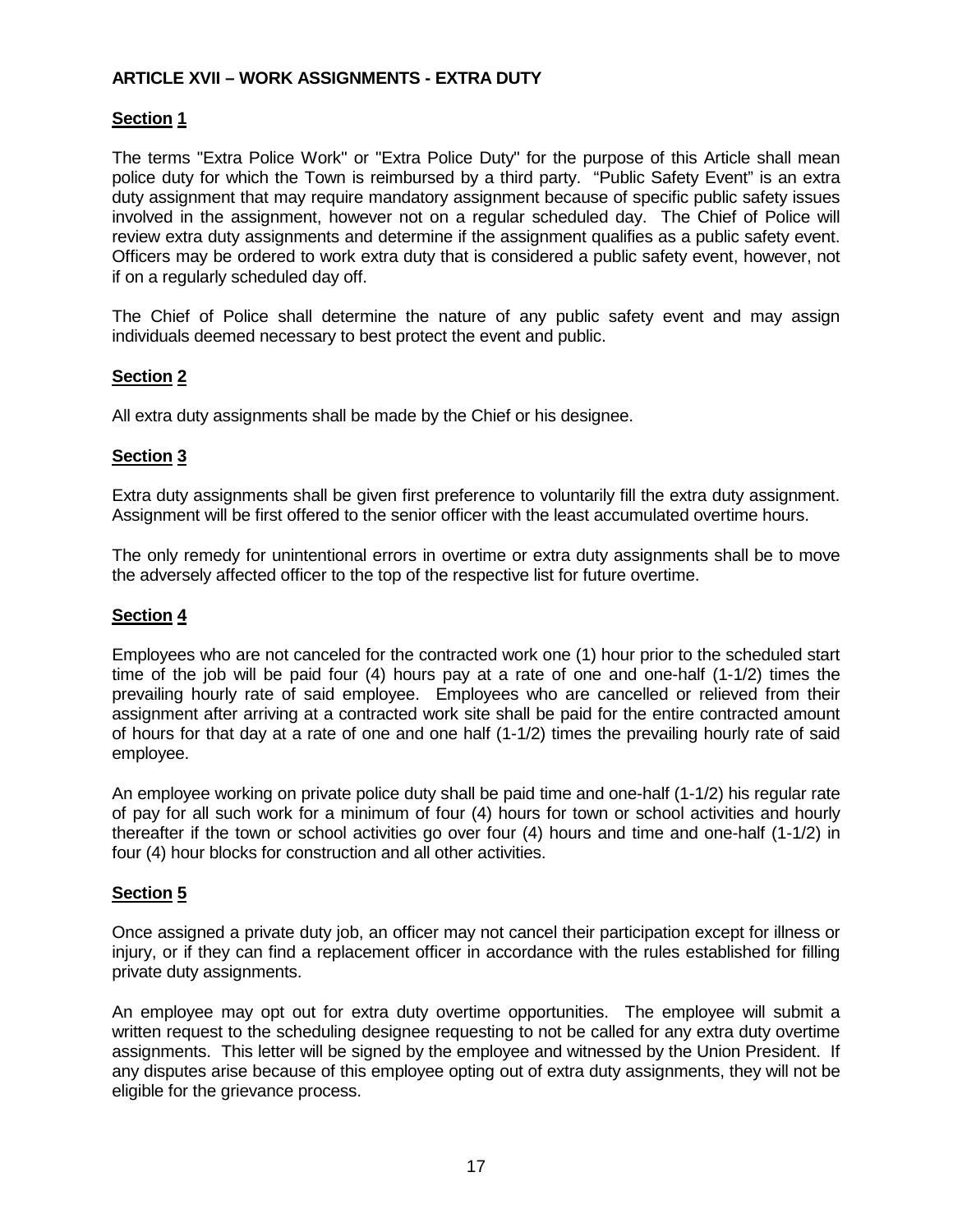## <span id="page-18-0"></span>**ARTICLE XVIII – HOLIDAYS**

## **Section 1**

The following days shall be paid holidays for the members of the bargaining unit:

New Year's Day (1/1) Martin Luther King Day (1/15) Washington's Birthday (2/22) Good Friday Easter Sunday Memorial Day (5/30) Independence Day (7/4) Labor Day Columbus Day (10/12) Veteran's Day (11/11) Thanksgiving Day Day after Thanksgiving Christmas Day (12/25)

## **Section 2**

The holidays set forth in Section 1 above are scheduled work days in accordance with the normal rotation practice.

All holidays will be paid biannually at a rate of pay of one and one-half their rate of pay at the date of the holiday. Holidays earned prior to December  $1<sup>st</sup>$  shall be paid in the first off pay week cycle following December 1st. Holidays earned from December 1st through May 31st shall be paid in the first off pay cycle following June 1st.

## <span id="page-18-1"></span>**ARTICLE XIX – VACATIONS**

## **Section 1**

Employees shall be entitled to vacations with pay at the employee's base pay on the following basis:

- a) Ten (10) regular work days of vacation upon completion of each year for employees with one (1) year through five (5) years of full-time service.
- b) Fifteen (15) regular work days of vacation for employees with over five (5) completed years of full-time service. An additional vacation day will be granted for each year of service after five (5) years to a maximum of twenty (20) regular work days of vacation time at ten (10) years of service.
- c) An additional vacation day will be granted for each two (2) years of service after ten (10) years for a maximum of twenty-five (25) regular work days of vacation time at twenty (20) years of service.

## **Section 2**

The employee's anniversary date of hire will be used to determine the amount of vacation time due such employee.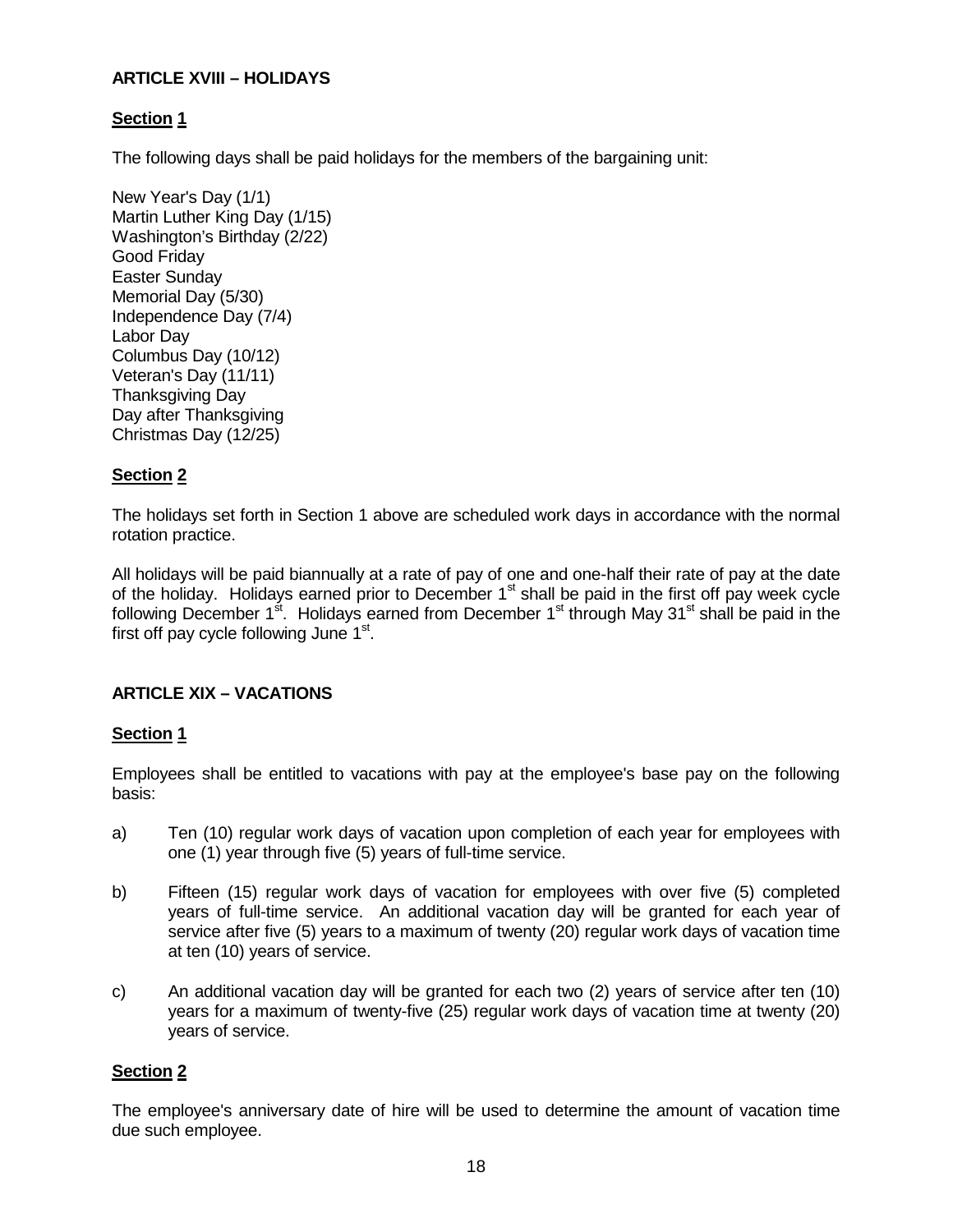## **Section 3**

In the event of an employee's death, the employee's pro-rata accumulated vacation pay will be paid to the employee's surviving spouse, and/or minor children. In the event the employee has neither a spouse nor children, such payment will be made to the estate.

## **Section 4**

Each employee shall be allowed to accumulate up to twenty-five (25) vacation days.

## **Section 5**

Pro-rata accumulated vacation pay from the date of hire to the end of the preceding month shall be granted to an employee in the event the employee terminates service with the Town, providing the employee gives the Town at least two (2) weeks advance written notice of said employee's desire to terminate.

## **Section 6**

In the event of illness more than three (3) days duration during an employee's vacation period, the employee shall be given an option of charging the sick days to the employee's sick leave, providing a doctor's certificate verifies illness, subject to the approval of the Chief.

## **Section 7**

Vacation time off shall be by seniority. Vacation may be taken a day at a time, with prior approval of the Chief or designee.

- a) Vacation bidding consists of three (3) separate procedures:
	- 1. Yearly bidding for vacations;
	- 2. Twelve-week roster cycle for single or multiple day use; and
	- 3. Single use days with prior notice.
- b) Personal leave and sick leave are not included in these procedures.
- c) Yearly vacation bidding will be pursuant to the following procedures:

Vacation bids will be posted at two time periods for each fiscal year. January 1 through January 31 for all pre bids for the entire proceeding fiscal year. For the remaining open (unbid) weeks of the fiscal year, bids will be posted July 1 through July 15.

A maximum of two (2) employees per work week, up to two (2) shifts off per day, to a maximum of ten (10) shifts per week.

A vacation week is defined as a minimum of four (4) regularly scheduled workdays. Pre-bids under the yearly bidding procedure must include four (4) regularly scheduled workdays in a work week

Once all bids are accepted, seniority cannot bump out locked-in bids. Bids are considered locked-in as of the closing of the window period. Bids locked-in as of the close of the bidding period cannot be bumped during the subsequent re-bidding periods.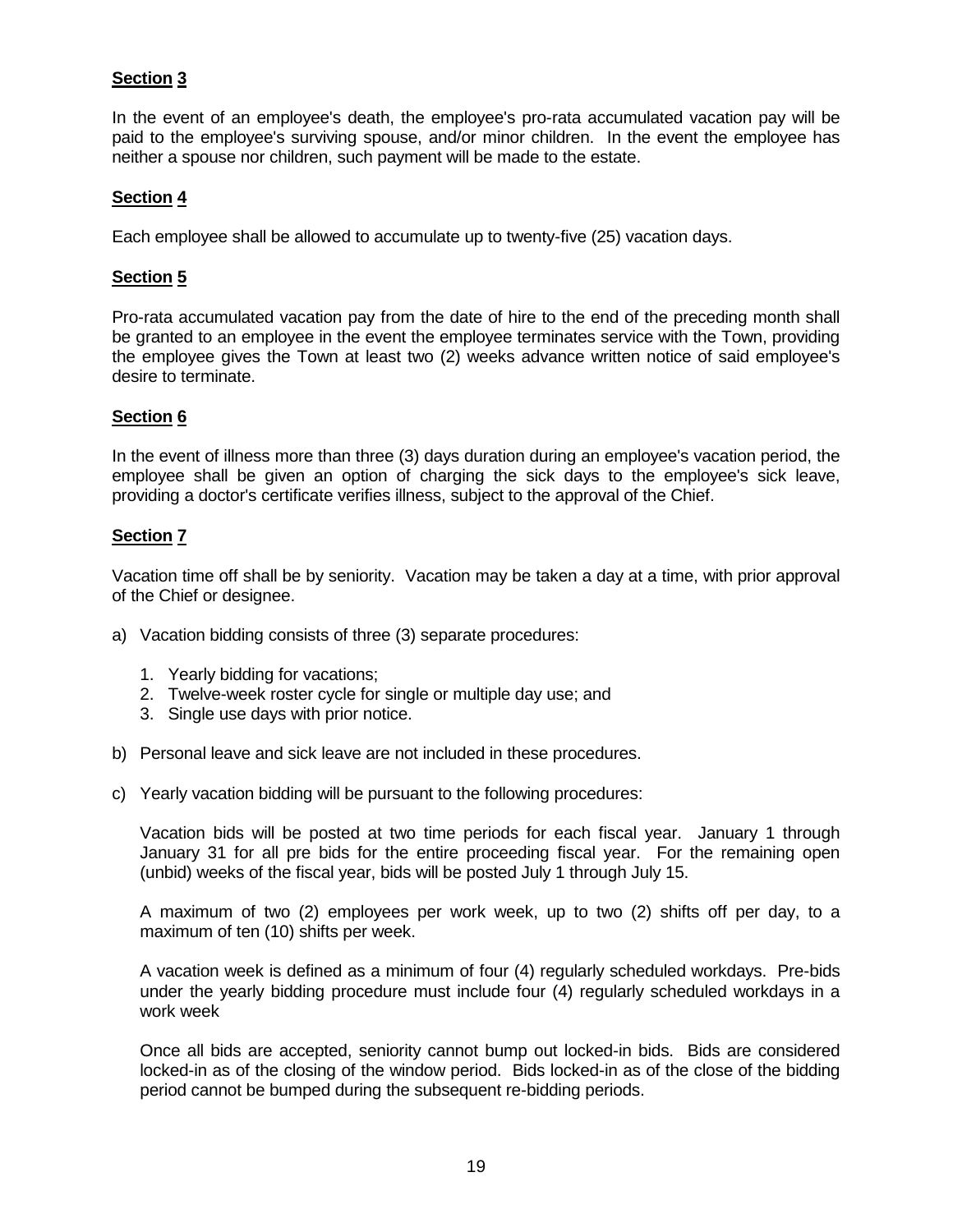Once the bids are locked, officers bidding vacation time off during these window periods are locked into these bids and must use that time that is bid off.

The twelve (12) week roster cycle procedure for single or multiple day use will be pursuant to the following procedure:

The Chief of Police or designee shall prepare and post the twelve (12) week work roster at least six (6) weeks in advance of the proceeding twelve (12) week roster schedule.

When the twelve (12) week cycle is posted, all pre-approved vacation weeks (four consecutive days) that were pre-bid and approved as set forth in the "Yearly Vacation Bids" procedure will be marked off.

When the twelve (12) week cycle is posted, the bid shift for days off will remain posted for ten (10) days. When the bid sheet is taken down, days that are bid to be taken off will be approved in order of seniority, from most senior to least senior officer until the maximum of fifteen (15) shifts per week, three (3) shifts per day is reached, including the shifts previously bid under the yearly vacation bid procedure, provided that individuals who have locked in a vacation bids procedure shall be given preference for the Saturday and Sunday immediately preceding the locked-in week. This will be an exception to the three (3) shifts per day maximum.

d) Single use days shall be granted pursuant to the following procedures:

When the twelve (12) week cycle bid sheet is taken down, officers may request single use vacation days by written request on forms approved and prescribed by the Chief of Police. Requests will be reviewed by order of date and time received. Single use vacation days and accumulated compensatory time require a seventy-two (72) hour notice. These requests will be approved on a first come basis, provided the maximum allowable shifts off has not been exceeded. Single use days with less than seventy-two (72) hours notice and maximum allowable day and weekly limits will be subject to approval if such request does not disrupt the operation of the police department, when the request has no financial burden to the town, or when there is adequate working manpower available to cover an ongoing or pending workload.

## **Section 8**

Any unit member who has accrued a minimum of fifteen (15) accumulated vacation days will have the option of being paid for a maximum of five (5) days in any fiscal year in lieu of taking such vacation time.

## <span id="page-20-0"></span>**ARTICLE XX – MILITARY LEAVE**

## **Section 1**

All employees subject to this agreement shall be entitled to the rights set forth in C.G.S. 7-461 and 27-33a.

## **Section 2**

All employees subject to this agreement shall be paid the difference between their military pay and their regular base pay for 30 scheduled work days of an employee in any calendar year for military service in the Armed Forces, National Guard or Reserves including: (1) active duty or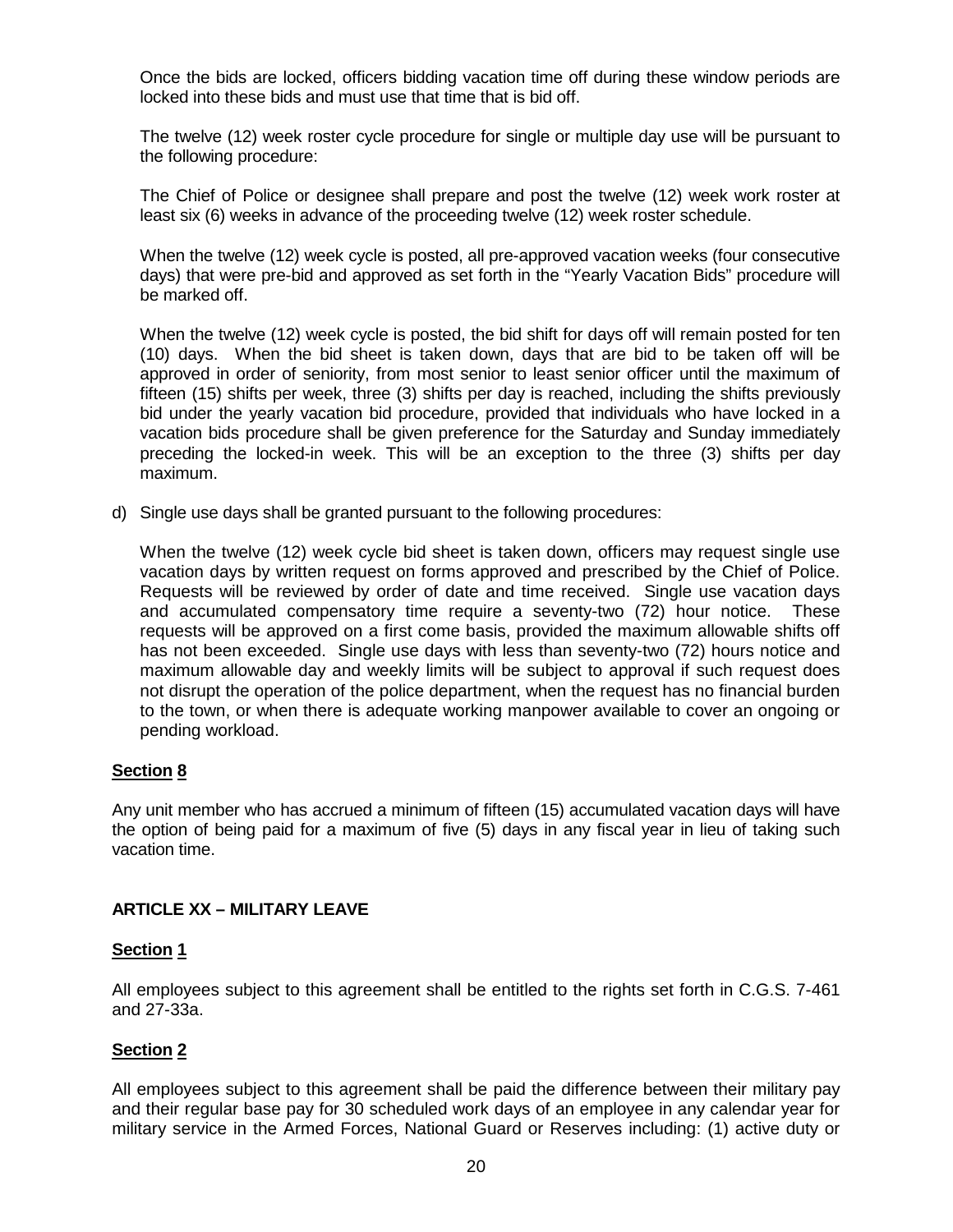training: (2) Reserve field training: (3) National Guard field training: (4) Military drills or meetings for National Guard or Reserve. In no event shall the obligation to pay the difference in pay for days contemplated under Section 7-461, and this agreement to pay for other days of service not contemplated within Section 7-461, require the town to pay such difference in pay for more than 30 total scheduled work days in any calendar year.

## **Section 3**

Employees who serve in the military shall receive any and all benefits mandated by the Uniform Services Employment and Reemployment Rights Act (USERRA), including rights of reinstatement to town employment as specified therein. No other rights or benefits shall accrue to employees serving in the military unless specifically recited herein.

## <span id="page-21-0"></span>**ARTICLE XXI – UNION BUSINESS LEAVE**

## **Section 1**

One (1) member of the Union shall be granted leave from duty at regular pay for all meetings between the Town and the Union for the purpose of negotiating the terms of the Agreement, when such meetings take place at a time during which such members are scheduled to be on duty.

#### **Section 2**

The Union representative shall be granted leave from duty with full pay for any meetings between the Town and the Union for the purpose of processing grievances when such meetings take place at a time during which such members are scheduled to be on duty.

#### **Section 3**

One specified Union member may attend labor conventions and state-wide educational conferences, and shall be granted leave with full pay provided that the member is scheduled for duty at the time. The total leave shall not exceed three (3) working days in any fiscal year. All such leave shall be requested at least one (1) week in advance. Sufficient documentation of formal business or training must be presented prior to approval.

## <span id="page-21-1"></span>**ARTICLE XXII – PENSION**

## **Section 1**

Pension shall be as provided by the Town of Granby Pension Plan (ordinance adopted July 1, 2003).

#### **Section 2**

The Union will allow for the voluntary participation or conversion from the Town Pension Plan to the Town's 401a Plan. Additionally, members may participate in the Town's 457 Plan.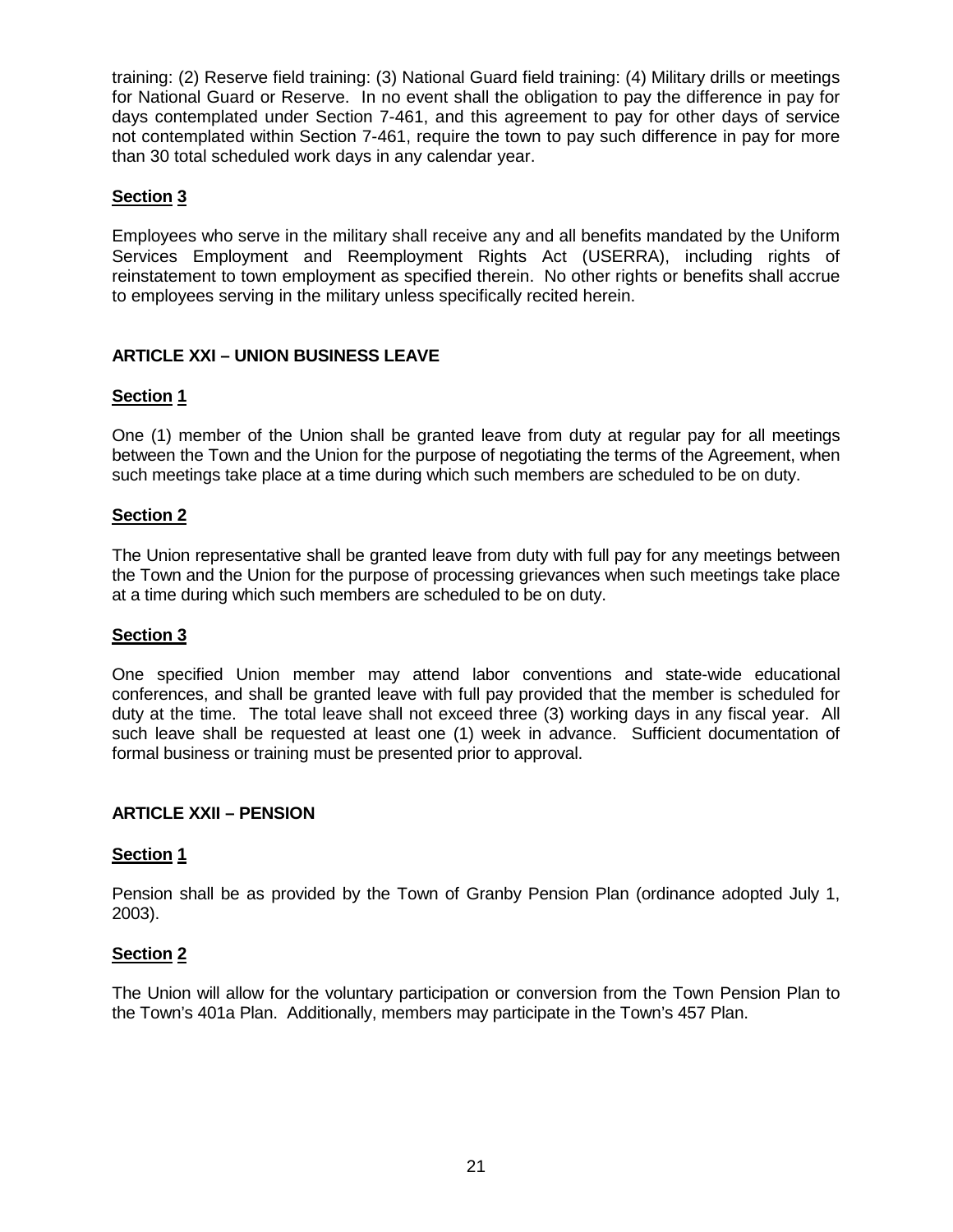## <span id="page-22-0"></span>**ARTICLE XXIII – SAVINGS CLAUSE**

## **Section 1**

If an article of any section of the Agreement is declared invalid for any reason, such declaration of invalidity shall not affect the other articles or sections or portions thereof which shall be valid.

## <span id="page-22-1"></span>**ARTICLE XXIV – MINIMUM STAFFING REQUIREMENTS**

#### **Section 1**

Shift openings to be offered to officer of equal rank to that of officer creating open shift. Coverage to follow guidelines of departmental general orders.

## <span id="page-22-2"></span>**ARTICLE XXV – EDUCATIONAL INCENTIVES**

#### **Section 1**

The Town has established a program of educational incentives for members of the bargaining unit. The program shall consist of a bonus award for employees with degrees according to the following schedule and paid at the beginning of the Fiscal Year.

| Sixty (60) Credits   | \$400.00   |
|----------------------|------------|
| Baccalaureate Degree | \$700.00   |
| Masters Degree       | \$900.00   |
| Doctorate Degree     | \$1,000.00 |

If more than one degree is held by an employee, the bonus shall be based upon the highest level degree earned by the employee.

## **Section 2**

It is the Town's policy to encourage all employees to advance their education. Where in the course of his or her employment, an employee seeks to enroll in a training program or in a course which in the Town of Granby's sole discretion will allow that employee to better perform service to the Town, the Town agrees to reimburse that employee for tuition and books provided that employee maintained a grade of C or its equivalent and provided that the Town pre-approves and concludes that payment is in the best interest of the Town. In the event the Town finds that reimbursement has been provided for a career change outside of the Town of Granby, the Town may at its sole discretion, within eighteen (18) months following such reimbursement, demand reimbursement from the employee at time of termination. Such reimbursement may be in the form of wage withholdings.

## <span id="page-22-3"></span>**ARTICLE XXVI – TRAINING**

#### **Section 1**

Officers shall be compensated at time and one-half for time spent at such school, course, or seminar in excess of a forty (40) hour work week. Officers attending any training on a thirty-two (32) hour regular scheduled work week shall not be compensated for a total of twenty-four (24) hours annually on such weeks.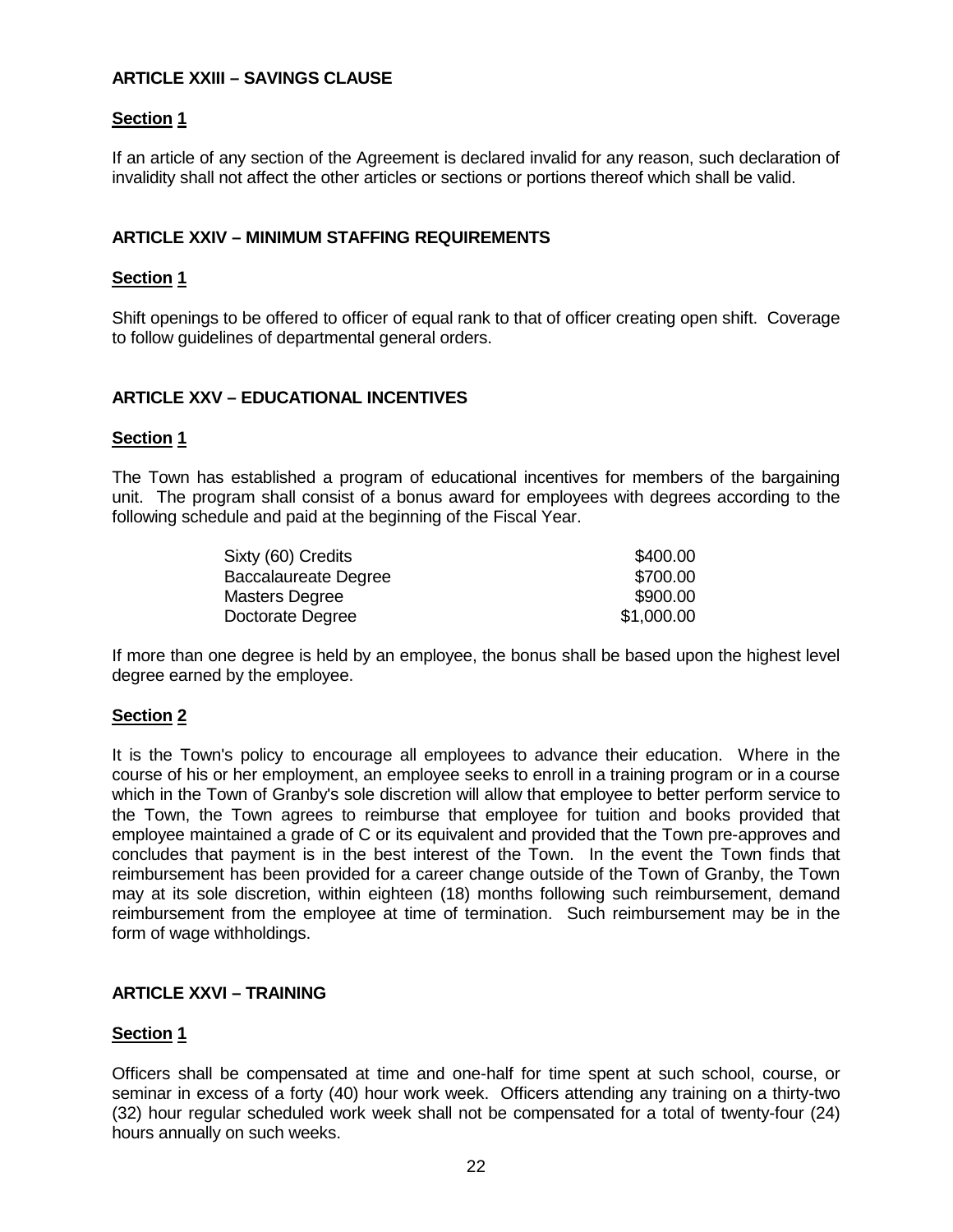## **Section 2**

All mandatory training shift swaps will not incur any financial obligations to the town.

## <span id="page-23-0"></span>**ARTICLE XXVII – NO-SMOKING POLICY**

#### **Section 1**

Member employees of this bargaining unit shall follow the Town No-Smoking Policy. Each new employee entering the bargaining unit shall agree to be a non-smoker. Any false statement in this regard may be cause for dismissal.

## **Section 2**

Existing employees shall be encouraged by the Union and the Town not to smoke. Such encouragement not to smoke shall not be cause for any grievance under the terms of this Agreement. Employees who do not refrain from smoking as of the effective date of this Agreement shall have the same documented and considered in any claim for Heart and Hypertension benefits.

## <span id="page-23-1"></span>**ARTICLE XXVIII – OUTSIDE EMPLOYMENT**

## **Section 1**

Nothing in this Agreement shall restrict an individual's right to be self-employed or to be employed by someone other than the Town of Granby Police Department, so long as such employment does not create a conflict of interest or could impair the officer's performance in his/her regular duties. The employee shall notify the Chief of Police, in writing and dated, prior to the employment, outlining the nature and location of the employment, for approval by the Chief of Police. At the sole discretion of the Chief of Police, outside employment may be denied.

## <span id="page-23-2"></span>**ARTICLE XXIX – DURATION**

## **Section 1**

This Agreement shall be effective upon the date of the last ratifying party's ratification, except as otherwise specified herein, and shall remain in effect until June 30, 2019.

A wage/salary survey will be conducted in 2016. Wages for 7-1-16, 7-1-17, and 7-1-18 will be negotiated following completion of the wage/salary survey. The cost of the survey will be shared by the town and union.

A reopener for pension negotiations may be requested by the union or the town in January 2017.

## **Section 2**

When a state of emergency is declared by the Town Manager, all provisions of this Agreement will remain in full force and effect. However, complaints arising out of any procedures implemented during such state of emergency shall not be subject to future complaint or grievance.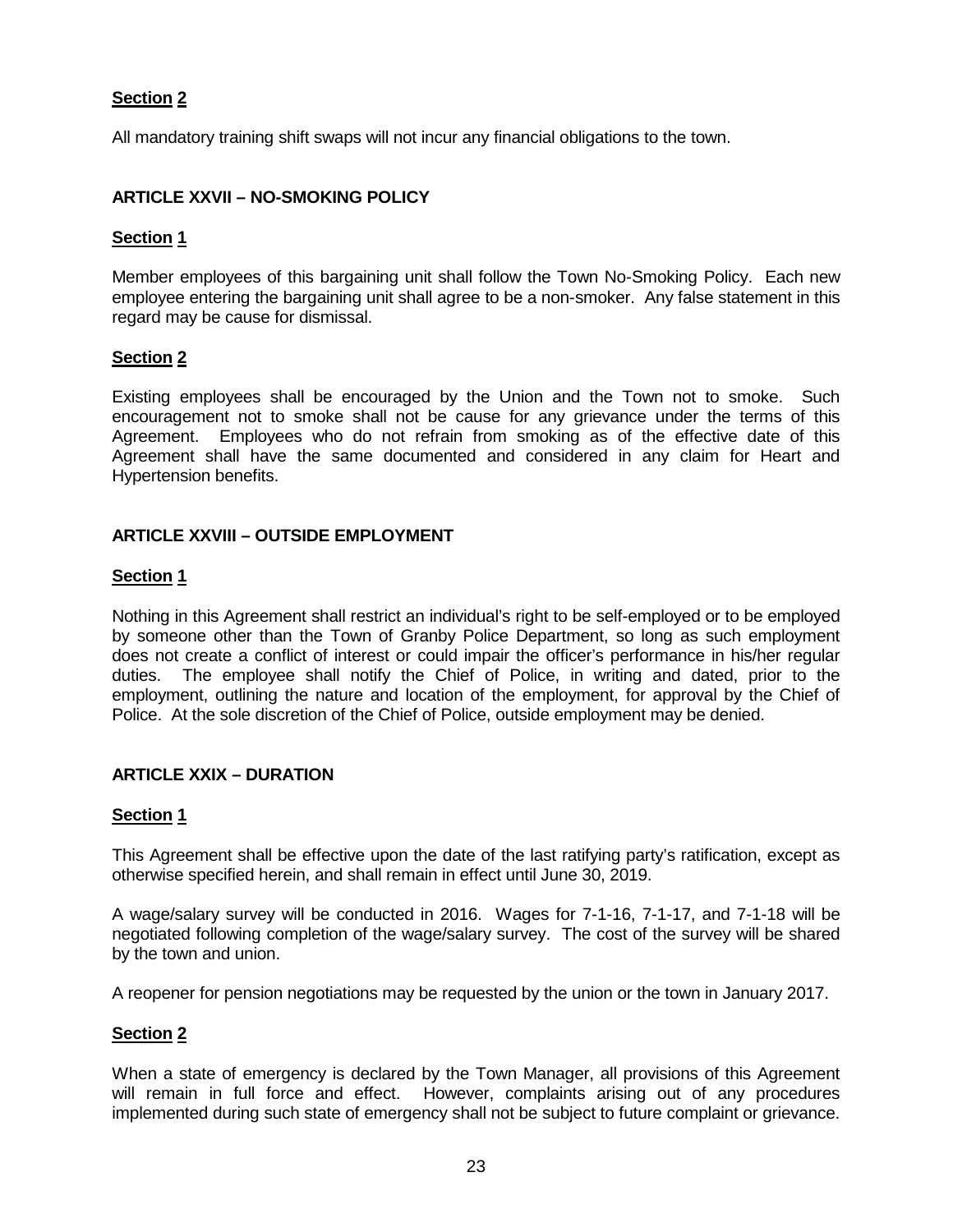## **SIGNATORY PAGE**

\_\_\_\_\_\_\_\_\_\_\_\_\_\_\_\_\_\_\_\_\_\_\_\_\_\_\_\_\_\_ \_\_\_\_\_\_\_\_\_\_\_\_\_\_\_\_\_\_\_\_\_\_\_\_\_\_\_\_\_\_

In witness whereof, the parties have caused their names to be signed to this instrument.

INTERNATIONAL BROTHERHOOD TOWN OF GRANBY **OF POLICE OFFICERS, LOCAL 581** 

 $\frac{1}{2}$  ,  $\frac{1}{2}$  ,  $\frac{1}{2}$  ,  $\frac{1}{2}$  ,  $\frac{1}{2}$  ,  $\frac{1}{2}$  ,  $\frac{1}{2}$  ,  $\frac{1}{2}$  ,  $\frac{1}{2}$  ,  $\frac{1}{2}$  ,  $\frac{1}{2}$  ,  $\frac{1}{2}$  ,  $\frac{1}{2}$  ,  $\frac{1}{2}$  ,  $\frac{1}{2}$  ,  $\frac{1}{2}$  ,  $\frac{1}{2}$  ,  $\frac{1}{2}$  ,  $\frac{1$ William F. Smith, Jr., Town Manager **Gary J. Charette, President** 

 $\overline{\phantom{a}}$  , and the contract of the contract of the contract of the contract of the contract of the contract of the contract of the contract of the contract of the contract of the contract of the contract of the contrac Witness Witness Witness

Date **Date Date Date Date Date Date**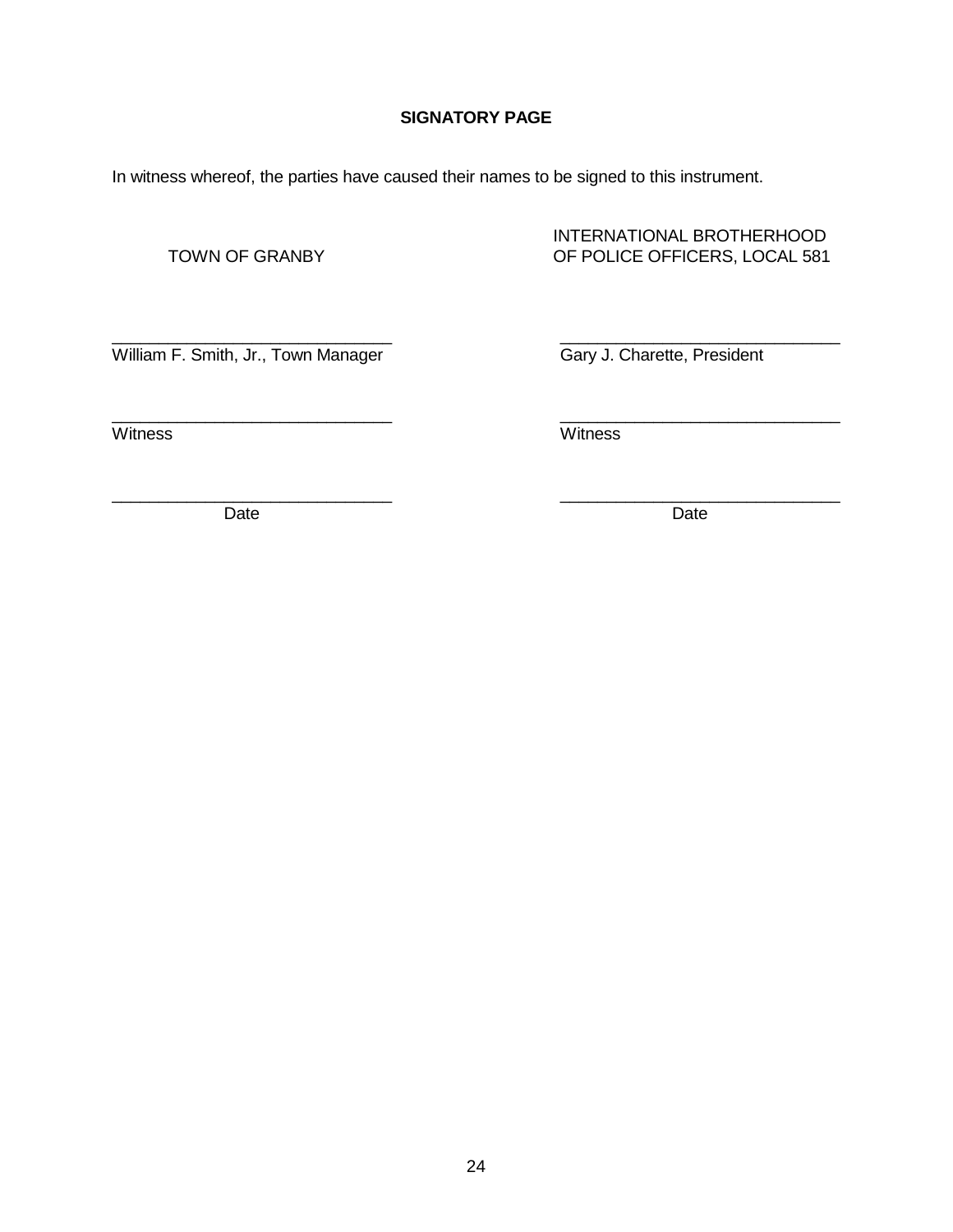# **AGREEMENT BETWEEN**

# THE TOWN OF GRANBY

# **AND**

# THE INTERNATIONAL BROTHERHOOD OF

# **POLICE OFFICERS LOCAL 581**

# JULY 1, 2013 - JUNE 30, 2019

# **ADDENDUM**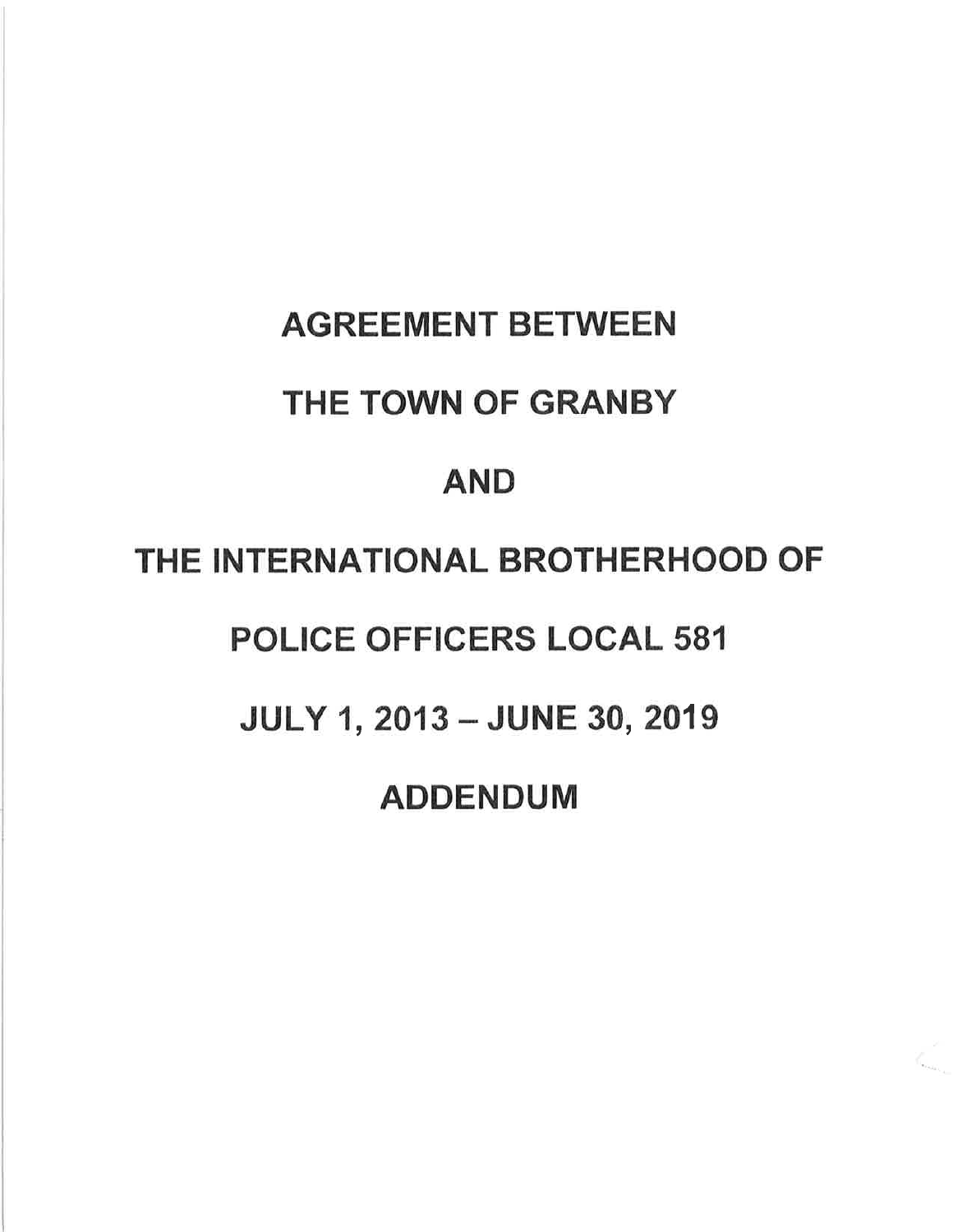## **ARTICLE XIV - RATE OF PAY**

#### Section 1

Employee wages shall be subject to the chart below labeled Police 2017-2019. Effective July 1, 2016, the base wages in effect on June 30, 2016 will be increased by 2.25%%. Effective July 1, 2017, the base wages in effect on June 30, 2017 will be increased by 2.00%. Effective July 1, 2018, the base wages in effect on June 30, 2018 will be increased by 2.50%.

| Police 2015-16 |                 |                          |                |                         |       |                    |
|----------------|-----------------|--------------------------|----------------|-------------------------|-------|--------------------|
|                | $\underline{A}$ | $\overline{\mathsf{B}}$  | $\overline{C}$ | $\overline{\mathsf{D}}$ | E     | $E_{\parallel}$    |
| Patrol         | 28.78           | 30.21                    | 31.72          | 33.30                   | 35.29 | 36.70              |
| Sergeants      | 38.34           | 39.74                    | 41.21          | 42.70                   |       |                    |
| Police 2016-17 |                 |                          |                |                         |       |                    |
|                | $\underline{A}$ | $\overline{\mathsf{B}}$  | $\overline{C}$ | $\overline{\mathsf{D}}$ | Ē     | E                  |
| Patrol         | 29.43           | 30.89                    | 32.43          | 34.05                   | 36.08 | 37.53              |
| Sergeants      | 39.20           | 40.63                    | 42.14          | 43.66                   |       |                    |
| Police 2017-18 |                 |                          |                |                         |       |                    |
|                | $\underline{A}$ | $\overline{\mathsf{B}}$  | $\overline{C}$ | $\overline{D}$          | Ε     | E                  |
| Patrol         | 30.02           | 31.51                    | 33.08          | 34.73                   | 36.80 | 38.28              |
| Sergeants      | 39.98           | 41.44                    | 42.98          | 44.53                   |       |                    |
| Police 2018-19 |                 |                          |                |                         |       |                    |
|                | $\underline{A}$ | $\underline{\mathsf{B}}$ | $\overline{C}$ | $\overline{\mathsf{D}}$ | Ε     | $\mathsf{E}% _{0}$ |
| Patrol         | 30.77           | 32.30                    | 33.91          | 35.60                   | 37.72 | 39.24              |
| Sergeants      | 40.98           | 42.48                    | 44.05          | 45.64                   |       |                    |

All other sections remain in effect and were not changed.